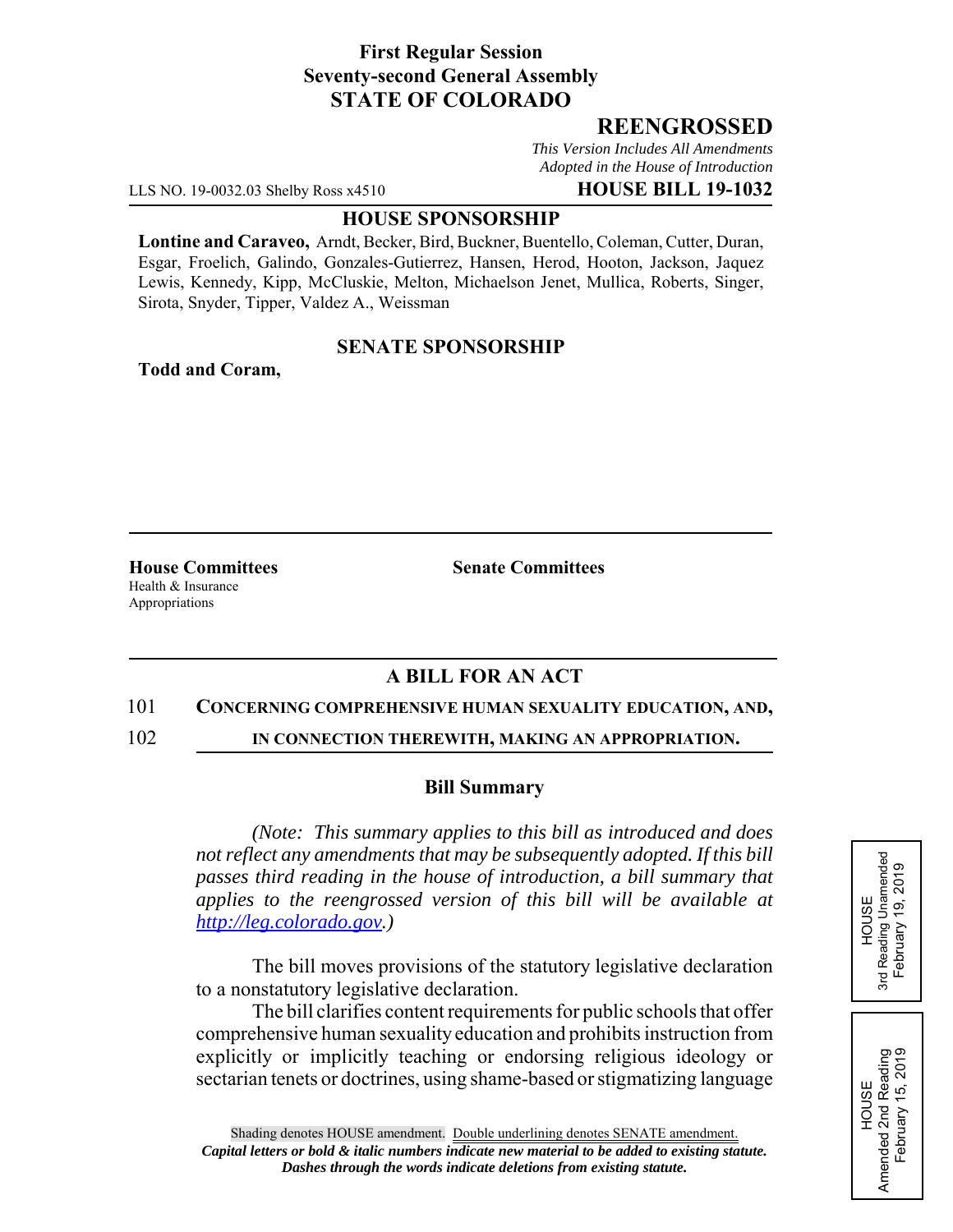or instructional tools, employing gender norms or gender stereotypes, or excluding the relational or sexual experiences of lesbian, gay, bisexual, or transgender individuals.

Current law provides for a comprehensive human sexuality education grant program. The bill amends certain provisions of the grant program to:

- ! Require the department of public health and environment to submit an annual report concerning the outcomes of the grant program indefinitely;
- ! Add 8 representatives to the oversight entity and require membership of the oversight entity to be comprised of at least 7 members who are members of groups of people who have been or might be discriminated against;
- ! Require grant applicants to demonstrate a need for money to implement comprehensive human sexuality education; and
- ! Require that rural public schools or public schools that do not currently offer comprehensive human sexuality education receive priority when selecting grant applicants.

The bill provides a general appropriation of at least \$1 million annually for the grant program.

The bill prohibits the state board of education from waiving the content requirements for any public school that provides comprehensive human sexuality education.

- 1 *Be it enacted by the General Assembly of the State of Colorado:*
- 

2 **SECTION 1. Legislative declaration.** (1) The general assembly

- 3 finds and declares that:
- 

4 (a) The decisions an individual makes regarding the individual's

- 5 sexual health impacts the public health and welfare of the community in
- 6 which the individual lives;
- 7 (b) The liberty of parents and legal guardians to direct the 8 upbringing, education, and care of their children is a fundamental right, 9 and a parent's or legal guardian's interest and effort to guide his or her 10 children in healthy and appropriate cultural and sexual relationships is a 11 fundamental part of parenting;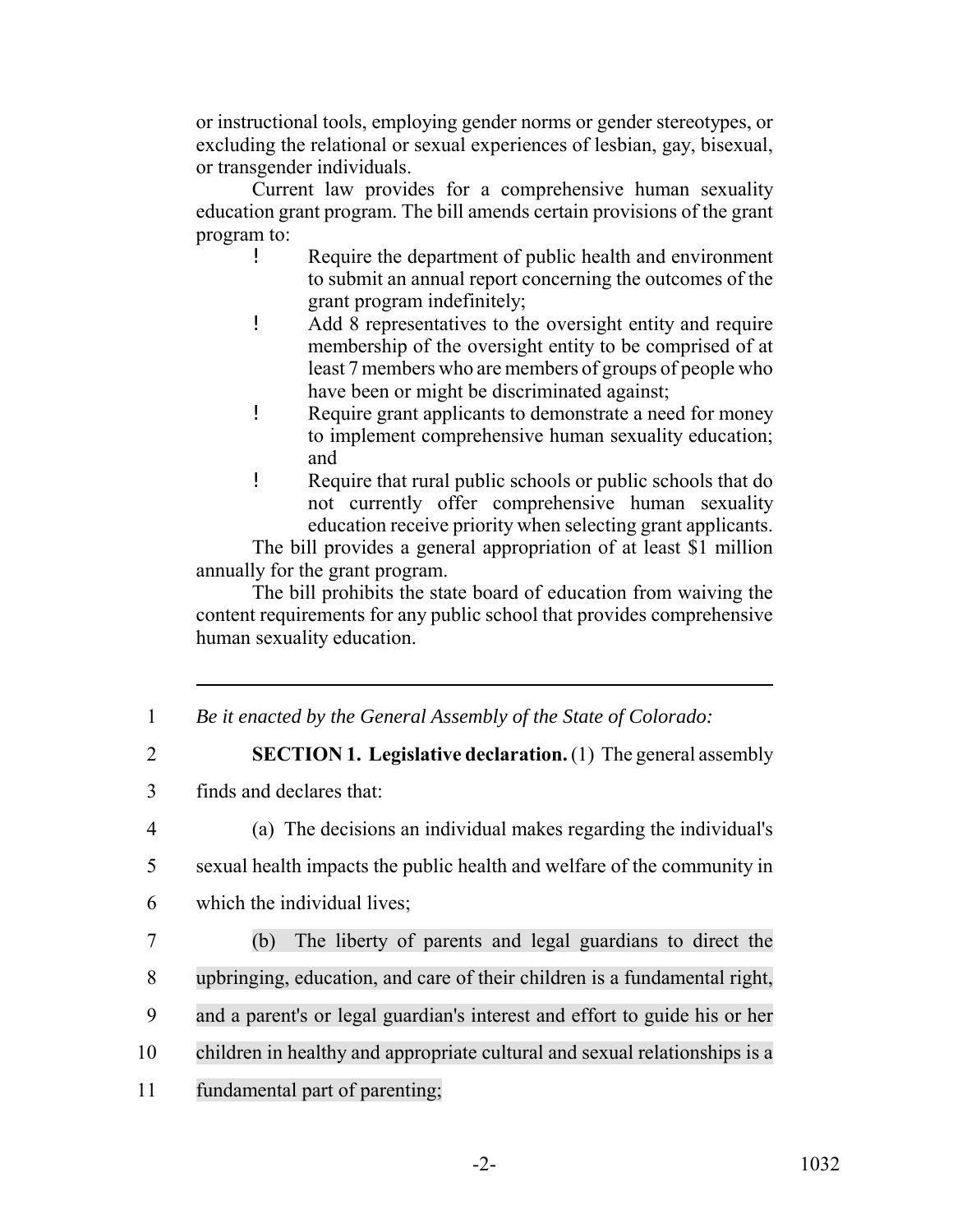(c) Sexual assault, interpersonal violence, and bullying are pervasive and serious public health concerns, placing impacted youth at increased risk for unintended pregnancy, sexually transmitted infections, low academic performance, truancy, dropout, self-harm, and other harmful behaviors. According to the 2017 Healthy Kids Colorado Survey, 9.6% of youth who identify as female, 3% of youth who identify as male, and 18.5% of youth who identify as lesbian, gay, or bisexual (LGB) reported being physically forced to have sexual intercourse against their will. Approximately 11.1% of youth who identify as female, 7.1% of youth who identify as male, and 18.2% of youth who identify as LGB reported being physically hurt on purpose by someone they were dating. Over 28% of youth who identify as LGB reported being bullied or name-called because of their sexual orientation, and 18.6% of all youth reported being bullied on school property during the last year. These statistics reflect a dire need for all Colorado youth to have access to comprehensive human sexuality education that teaches consent, hallmarks of safe and healthy relationships, self-acceptance, and respect for others.

 (d) According to the centers for disease control and prevention and the Colorado department of public health and environment, Colorado has a lower rate of teen births and certain sexually transmitted infections compared to the national average. In spite of this data, Colorado youth 22 still face barriers to obtaining the medically accurate information and resources they need to make informed and responsible decisions concerning their sexual health.

 (e) When accounting for all fifty states and the District of Columbia, Colorado is the only state that does not have a health graduation requirement. Twenty-four states and the District of Columbia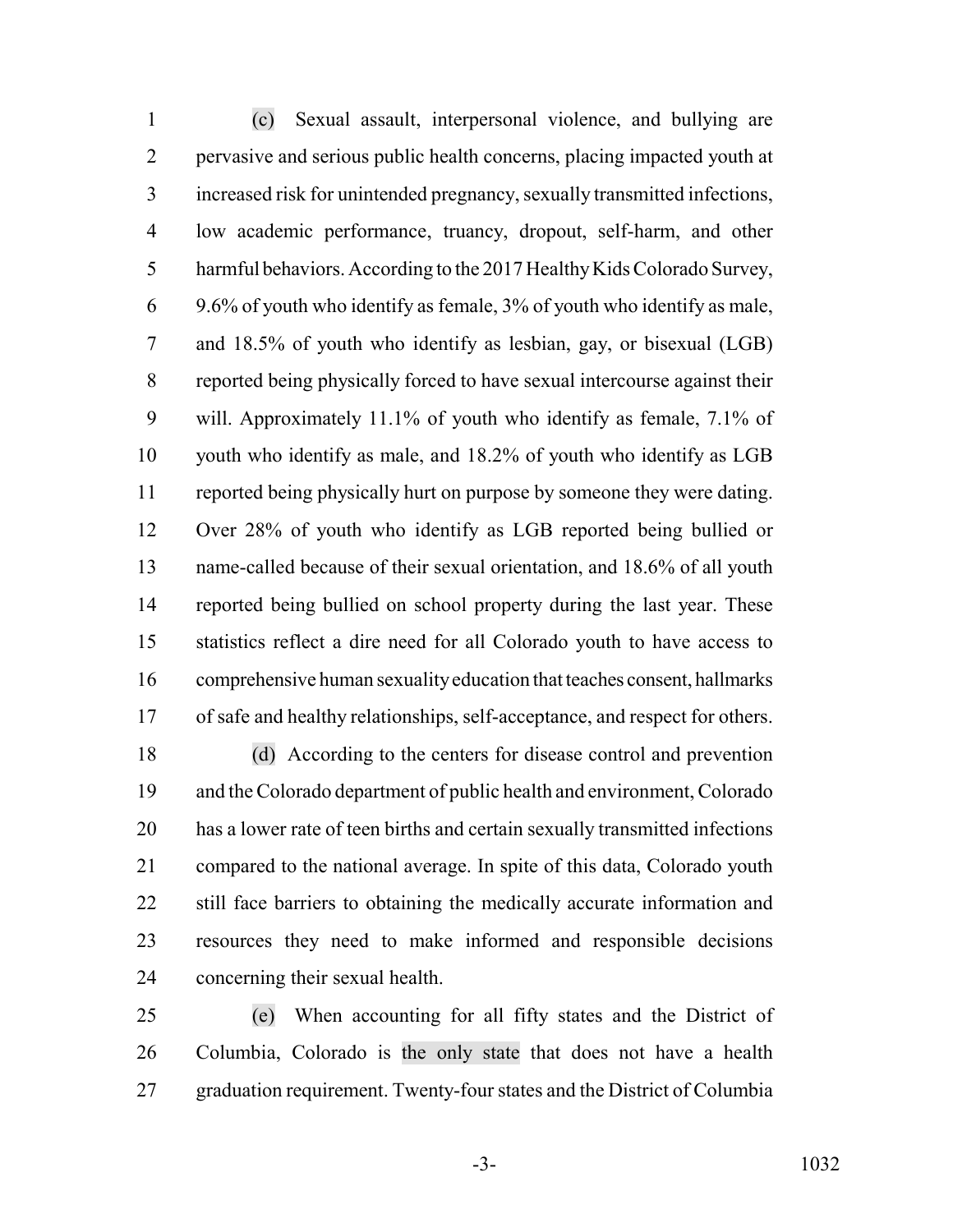mandate sexual health education as a graduation requirement, and thirty-four states and the District of Columbia mandate human immunodeficiency virus (HIV) education as a graduation requirement. Colorado does not mandate sexual health education or HIV education.

 (f) The Colorado general assembly and Colorado state board of education have long recognized the value of comprehensive health education, including comprehensive human sexuality education, by taking the following actions:

 (I) The Colorado general assembly passed House Bill 07-1292, enacted in 2007, to establish content standards for the provision of human sexuality courses taught in public schools throughout the state;

 (II) The Colorado general assembly passed Senate Bill 08-194, enacted in 2008, commonly known as the "Public Health Reauthorization Act", to create a statewide public health improvement plan to eliminate geographic-based and other disparities in the accessibility and availability of services through the state's public health agencies;

 (III) The Colorado general assembly passed the "Preschool to Postsecondary Education Alignment Act", Senate Bill 08-212, enacted in 2008, which states that all school district standards must meet or exceed established state standards, and that school districts must adopt curriculum and assessments that are consistent with these standards;

 (IV) The Colorado general assembly passed House Bill 13-1081, enacted in 2013, which states that all Colorado youth have a right to access comprehensive human sexuality education, and requires school districts, boards of cooperative services, district charter schools, and institute charter schools that provide human sexuality instruction to ensure the instruction is comprehensive;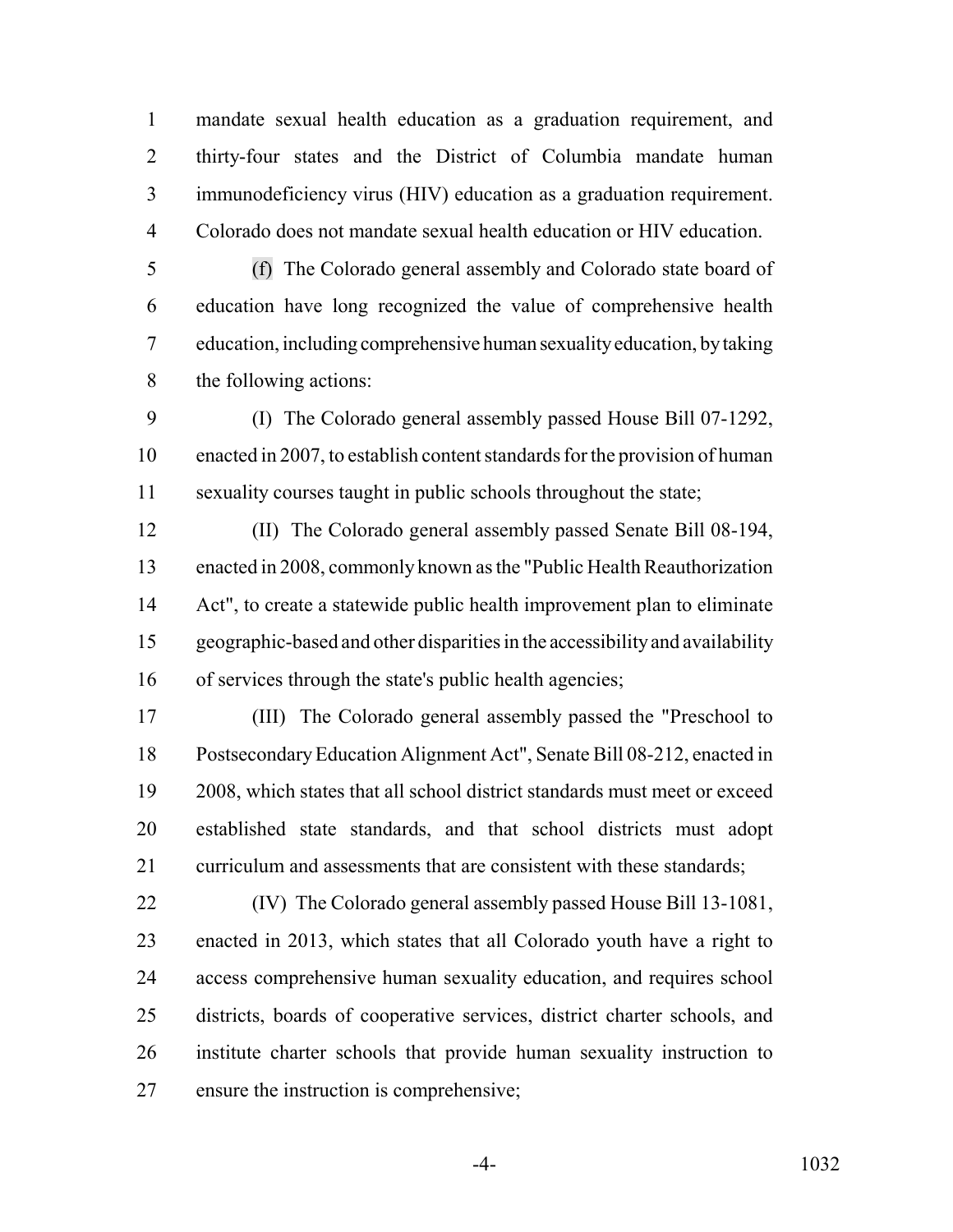(V) In 2009, the Colorado state board of education adopted academic content standards for comprehensive health education that support youth in making informed and responsible decisions about their health and in having access to the tools they need to lead healthy lives; and

 (VI) In 2018, the Colorado state board of education adopted academic content standards for comprehensive health education, including physical and personal wellness, social and emotional wellness, and prevention and risk management; and

 (g) Short of mandating comprehensive human sexuality education as a graduation requirement, state law requires all human sexuality instruction provided in public schools to be comprehensive, pursuant to section 22-1-128, Colorado Revised Statutes. If the instruction is not comprehensive, it is a violation of state law.

 **SECTION 2.** In Colorado Revised Statutes, **repeal and reenact, with amendments,** 22-1-128 as follows:

 **22-1-128. Comprehensive human sexuality education - guidelines and content standards - short title - legislative declaration - definitions.** (1) **Short title.** THE SHORT TITLE OF THIS SECTION IS THE "COLORADO YOUTH WELLNESS ACT".

 (2) **Legislative declaration.** THE GENERAL ASSEMBLY FINDS AND DECLARES THAT:

 (a) ALL COLORADO YOUTH HAVE A RIGHT TO RECEIVE MEDICALLY ACCURATE INFORMATION ABOUT THEIR SEXUAL HEALTH IN ORDER TO EMPOWER THEM TO MAKE INFORMED DECISIONS THAT PROMOTE THEIR PHYSICAL, MENTAL, AND SOCIAL-EMOTIONAL WELL-BEING;

(b) THIS RIGHT APPLIES TO ALL YOUTH, REGARDLESS OF

-5- 1032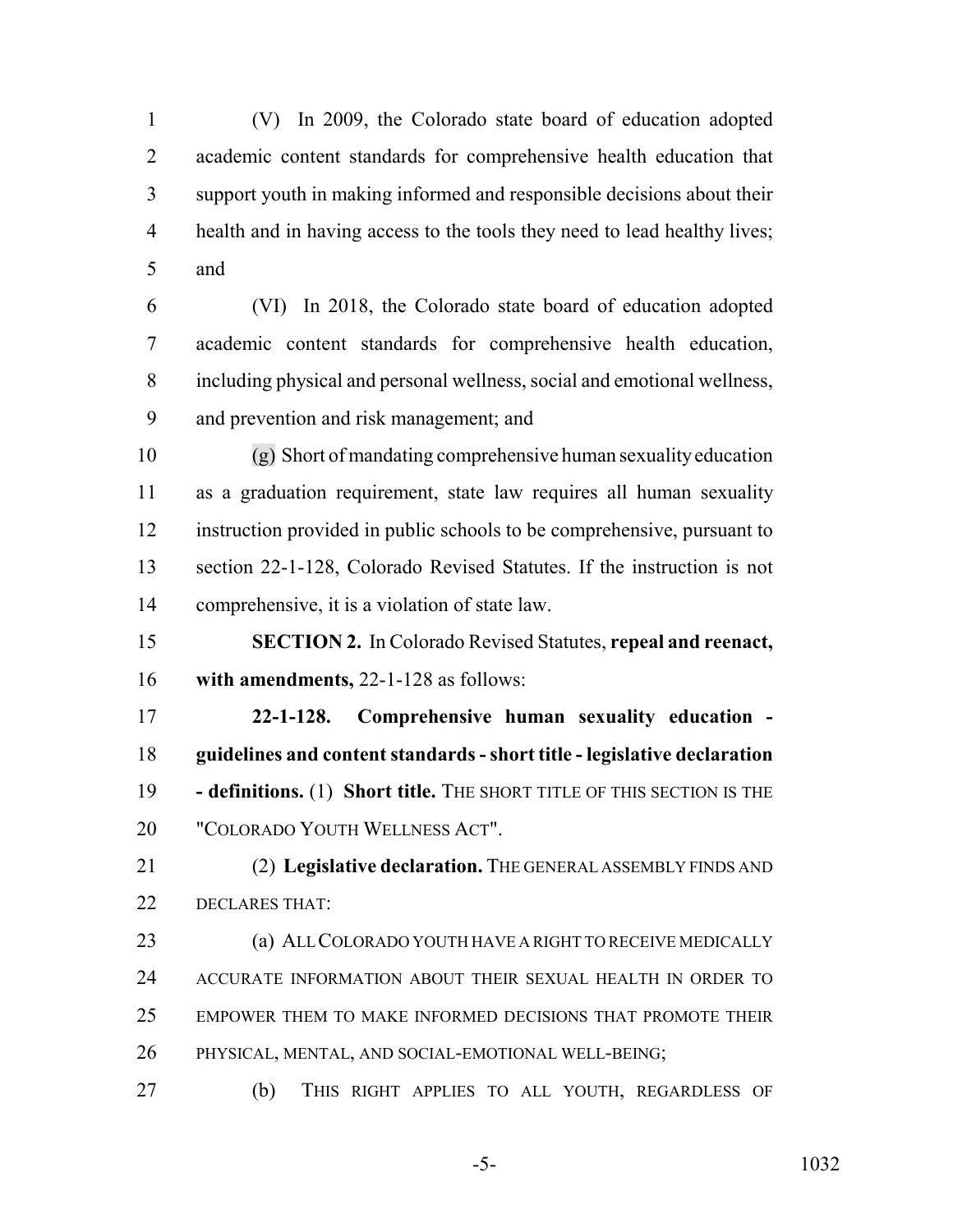GEOGRAPHIC LOCATION, ETHNIC OR RACIAL BACKGROUND, IMMIGRATION STATUS, FAMILY INCOME, PHYSICAL OR INTELLECTUAL ABILITY, SEXUAL ORIENTATION, SEX, GENDER, OR GENDER EXPRESSION;

 (c) PARENTS, CAREGIVERS, AND OTHER TRUSTED ADULTS SERVE AS AN ESSENTIAL PART OF THE EDUCATION PROCESS AND MAY RELY ON HEALTH AND EDUCATION PROFESSIONALS AND BROAD COMMUNITY-BASED PARTNERSHIPS TO PROVIDE MEDICALLY ACCURATE INFORMATION THAT EMPOWERS YOUTH TO MAKE DECISIONS THAT ARE CONSISTENT WITH THEIR INDIVIDUAL NEEDS, VALUES, AND LIFE GOALS;

 (d) THE INFORMATION, EDUCATION, AND SKILLS THAT COLORADO YOUTH RECEIVE DURING THEIR FORMATIVE YEARS PROVIDE THE FOUNDATION FOR RESPONSIBLE DECISION-MAKING ABOUT PERSONAL BEHAVIORS AND IMPORTANT LIFE DECISIONS THROUGHOUT THE REST OF THEIR LIVES;

 (e) IT IS IMPORTANT FOR YOUTH TO UNDERSTAND THE POSSIBLE OUTCOMES OF THE INCONSISTENT OR IMPROPER USE OF SEXUAL ABSTINENCE, CONTRACEPTION, OR CONDOMS. COMPREHENSIVE HUMAN SEXUALITY EDUCATION STRESSES THE IMPORTANCE OF THE CORRECT AND CONSISTENT USE OF SEXUAL ABSTINENCE, CONTRACEPTION, AND CONDOMS TO PREVENT PREGNANCY AND SEXUALLY TRANSMITTED INFECTIONS.

**(f)** IT IS IMPORTANT FOR YOUTH TO LEARN ABOUT SEX AND SEXUALITY IN THE CONTEXT OF HEALTHY RELATIONSHIPS. COMPREHENSIVE HUMAN SEXUALITY EDUCATION TEACHES YOUTH ABOUT CONSENT, SEXUAL ASSAULT, SEXUAL HARASSMENT, AND THE HALLMARKS OF SAFE AND HEALTHY RELATIONSHIPS. IT ALSO TEACHES YOUTH ABOUT THE DIFFERENT RELATIONSHIP MODELS THEY AND THEIR PEERS MAY ENGAGE IN, INCLUDING LESBIAN, GAY, BISEXUAL, AND TRANSGENDER

-6- 1032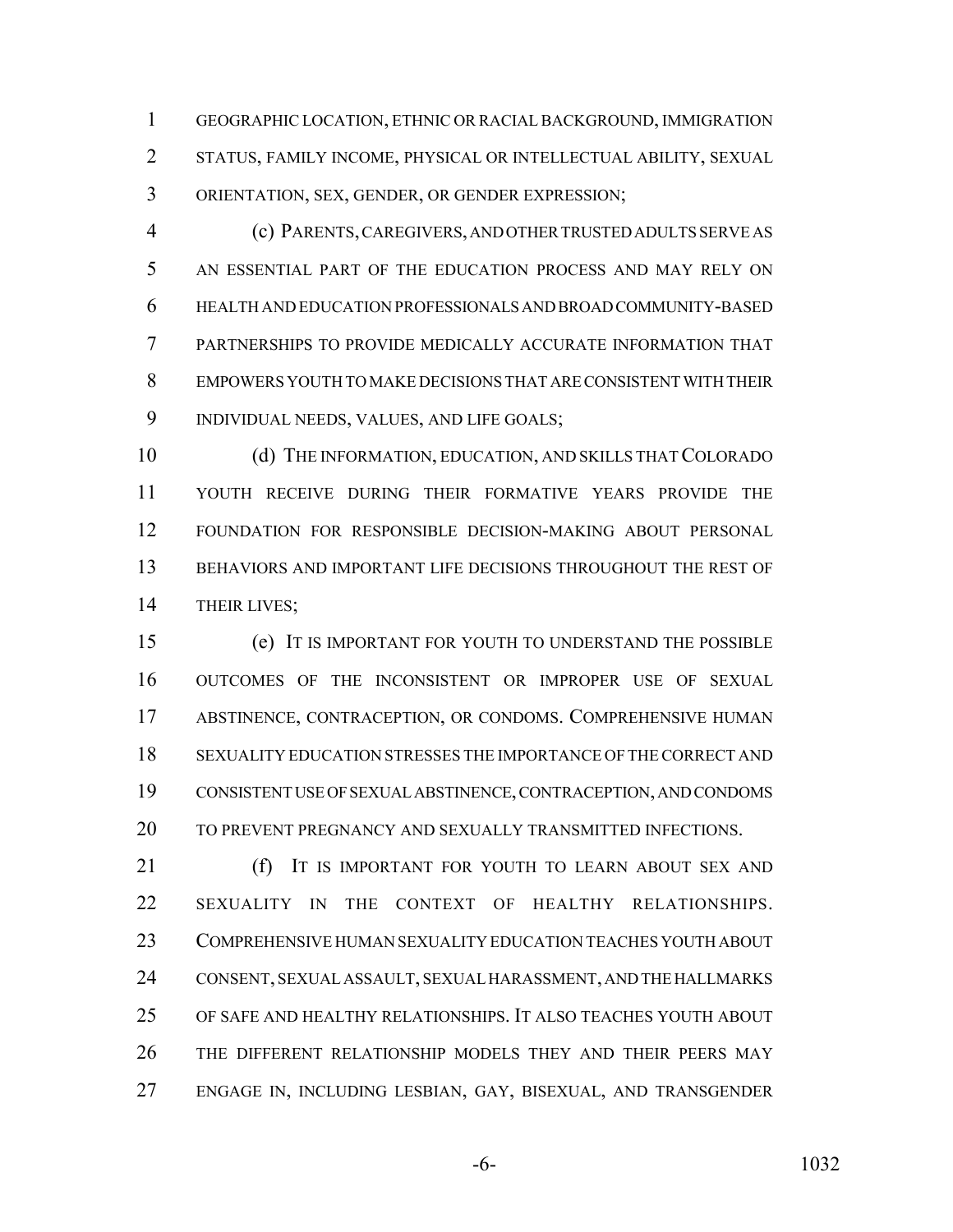PEERS, AND HOW TO BE A SAFE AND HEALTHY PARTNER IN A RELATIONSHIP.

 (g) COMPREHENSIVE HUMAN SEXUALITY EDUCATION FOSTERS YOUTH SOCIAL-EMOTIONAL HEALTH AND WELL-BEING BY TEACHING SELF-ACCEPTANCE AND RESPECT FOR THOSE WHOSE SEXUALITY, GENDER, GENDER EXPRESSION, OR LIVED EXPERIENCE DIFFER FROM THEIR OWN. COMPREHENSIVE HUMAN SEXUALITY EDUCATION REJECTS THE USE OF SHAME, STIGMA, FEAR, AND GENDER NORMS OR GENDER STEREOTYPES AS INSTRUCTIONAL TOOLS AND RECOGNIZES THAT SUCH TACTICS ARE COUNTERPRODUCTIVE TO YOUTH EMPOWERMENT AND PARTICULARLY HARMFUL TO VULNERABLE AND QUESTIONING YOUTH.

 (h) THERE IS A NEED TO CONTINUE AND EXPAND EFFORTS TO ENSURE THAT ALL COLORADO YOUTH HAVE ACCESS TO MEDICALLY ACCURATE, CULTURALLY SENSITIVE, AND AGE-APPROPRIATE INFORMATION AND RESOURCES CONVEYED BY COMPREHENSIVE HUMAN SEXUALITY EDUCATION; AND

 (i) THE STATE OF COLORADO AND ELIGIBLE STATE AGENCIES AND OTHER ORGANIZATIONS MUST PURSUE FUNDING AND OTHER FEDERAL SUPPORT TO IMPLEMENT COMPREHENSIVE HUMAN SEXUALITY EDUCATION PROGRAMS. HOWEVER, COMPLIANCE WITH THIS SECTION IS NOT CONTINGENT ON RECEIPT OF STATE FUNDS, FEDERAL FUNDS, OR PUBLIC OR PRIVATE GIFTS, GRANTS, OR DONATIONS.

 (3) **Definitions.** AS USED IN THIS SECTION, UNLESS THE CONTEXT OTHERWISE REQUIRES:

 (a) "AGE-APPROPRIATE" MEANS TOPICS, MESSAGES, AND TEACHING METHODS SUITABLE TO A PARTICULAR AGE OR AGE GROUP, BASED ON DEVELOPING COGNITIVE, EMOTIONAL, AND BEHAVIORAL CAPACITY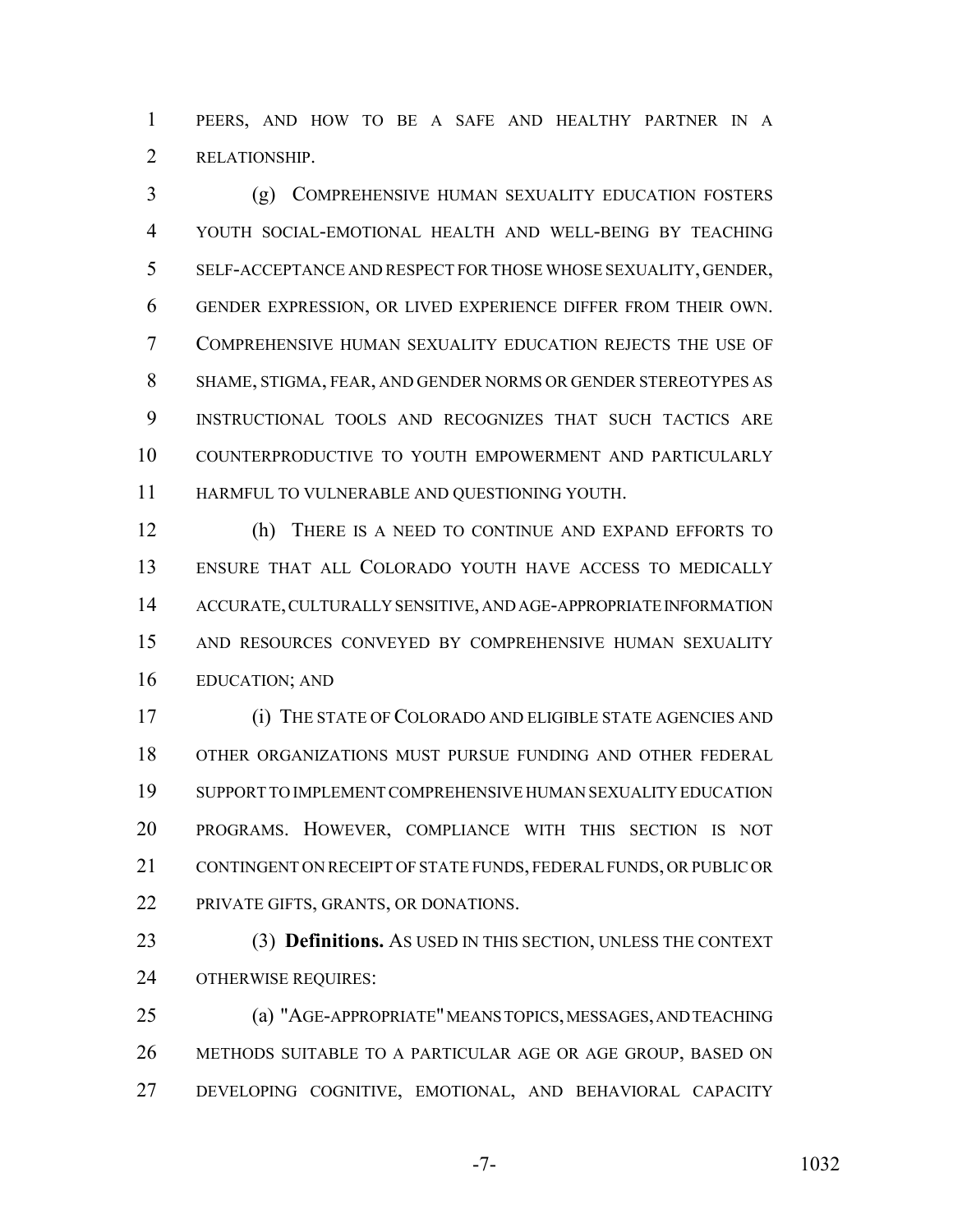TYPICAL FOR THE AGE OR AGE GROUP.

 (b) "COMPREHENSIVE HUMAN SEXUALITY EDUCATION" MEANS HUMAN SEXUALITY INSTRUCTION THAT IS MEDICALLY ACCURATE, AGE-APPROPRIATE, CULTURALLY SENSITIVE, AND INCLUSIVE OF A POSITIVE YOUTH DEVELOPMENT FRAMEWORK.COMPREHENSIVE HUMAN SEXUALITY EDUCATION TEACHES YOUTH PREVENTIVE METHODS FOR AVOIDING UNINTENDED PREGNANCY AND SEXUALLY TRANSMITTED INFECTIONS. PREVENTIVE METHODS TAUGHT MUST INCLUDE INFORMATION ABOUT THE CORRECT AND CONSISTENT USE OF SEXUAL ABSTINENCE, CONTRACEPTION, INCLUDING ALL FEDERAL FOOD AND DRUG ADMINISTRATION-APPROVED FORMS OF CONTRACEPTION, EMERGENCY CONTRACEPTION, CONDOMS, OTHER BARRIER METHODS, AND OTHER PREVENTIVE METHODS.

 (c) "CONSENT" MEANS THE AFFIRMATIVE, UNAMBIGUOUS, VOLUNTARY, CONTINUOUS, KNOWING AGREEMENT BETWEEN ALL PARTICIPANTS IN EACH PHYSICAL ACT WITHIN THE COURSE OF A SEXUAL ENCOUNTER OR INTERPERSONAL RELATIONSHIP.

 (d) "CULTURALLY SENSITIVE" MEANS THE INTEGRATION OF KNOWLEDGE ABOUT INDIVIDUALS AND GROUPS OF PEOPLE INTO SPECIFIC STANDARDS, REQUIREMENTS, POLICIES, PRACTICES, AND ATTITUDES USED TO INCREASE THE QUALITY OF SERVICES. "CULTURALLY SENSITIVE" INCLUDES RESOURCES, REFERENCES, AND INFORMATION THAT IS MEANINGFUL TO THE EXPERIENCES AND NEEDS OF COMMUNITIES OF COLOR; IMMIGRANT COMMUNITIES; LESBIAN, GAY, BISEXUAL, AND TRANSGENDER COMMUNITIES; PEOPLE WITH PHYSICAL OR INTELLECTUAL AND DEVELOPMENTAL DISABILITIES; PEOPLE WHO HAVE EXPERIENCED SEXUAL VICTIMIZATION; AND OTHERS WHOSE EXPERIENCES HAVE TRADITIONALLY BEEN LEFT OUT OF SEXUAL HEALTH EDUCATION,

-8- 1032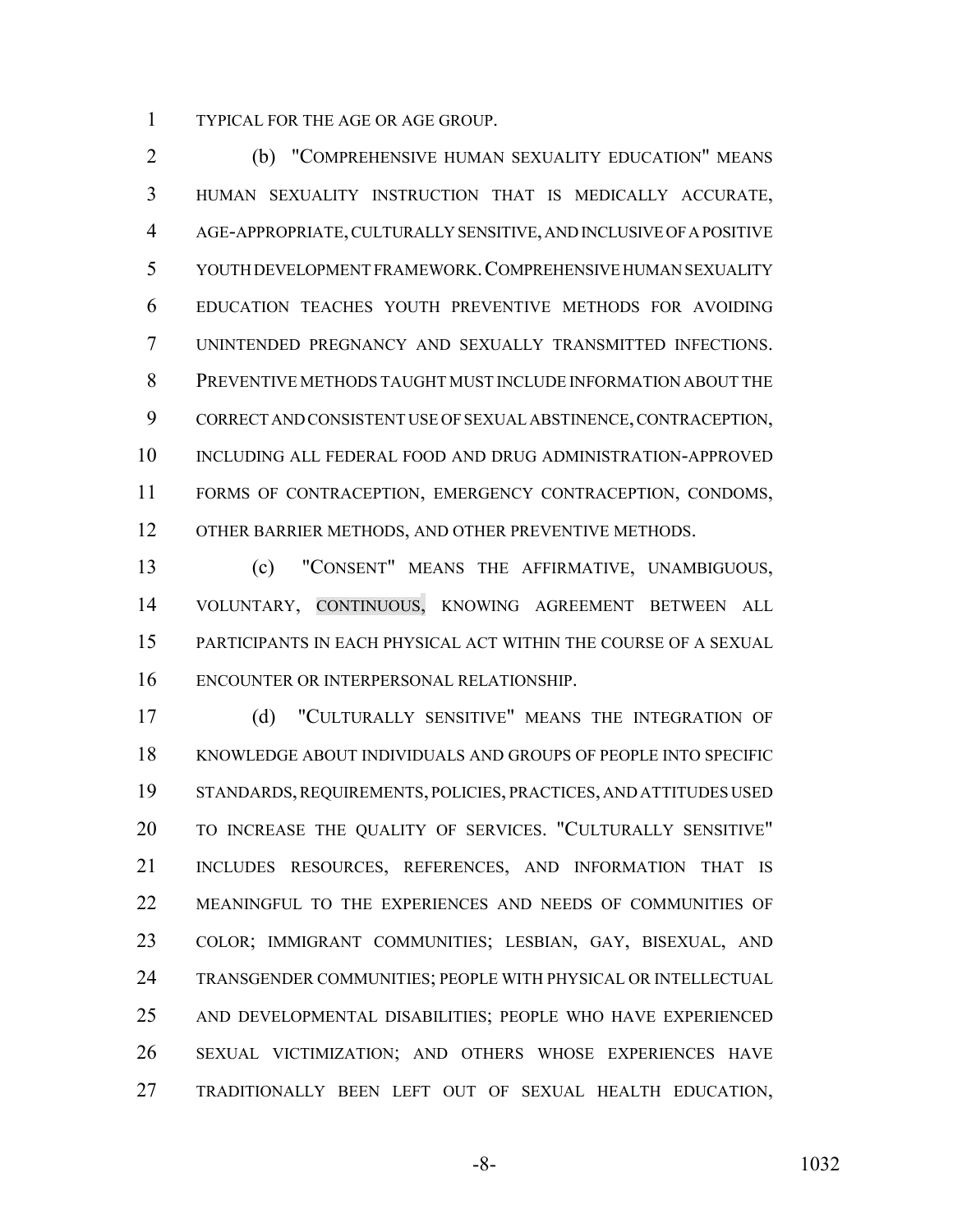PROGRAMS, AND POLICIES.

 (e) "HUMAN SEXUALITY INSTRUCTION" OR "INSTRUCTION" REFERS TO ANY SINGLE ORAL, WRITTEN, OR DIGITAL LESSON, LECTURE, OR PRESENTATION, GIVEN BY SCHOOL STAFF OR NONSCHOOL STAFF, THAT COVERS TWO OR MORE OF THE FOLLOWING TOPICS:

 (I) BIOLOGY AS IT RELATES TO HUMAN REPRODUCTION OR HUMAN SEXUAL DEVELOPMENT;

 (II) SEXUAL ORIENTATION, SEXUALITY, OR SEXUAL ACTIVITY; OR (III) THE DEVELOPMENT OF SAFE AND HEALTHY RELATIONSHIPS. (f) "MEDICALLY ACCURATE" MEANS VERIFIED OR SUPPORTED BY RESEARCH CONDUCTED IN COMPLIANCE WITH SCIENTIFIC METHODS AND PUBLISHED IN PEER-REVIEWED JOURNALS, WHERE APPROPRIATE, AND RECOGNIZED AS ACCURATE, OBJECTIVE, AND UNBIASED BY THE AMERICAN PUBLIC HEALTH ASSOCIATION, THE AMERICAN ACADEMY OF PEDIATRICS, 15 OR THE AMERICAN COLLEGE OF OBSTETRICIANS AND GYNECOLOGISTS.

 (g) "POSITIVE YOUTH DEVELOPMENT" MEANS AN APPROACH THAT EMPHASIZES THE MANY POSITIVE ATTRIBUTES OF YOUTH AND FOCUSES ON DEVELOPING INHERENT STRENGTHS AND ASSETS TO PROMOTE HEALTH. POSITIVE YOUTH DEVELOPMENT IS CULTURALLY SENSITIVE, INCLUSIVE OF ALL YOUTH, COLLABORATIVE, AND STRENGTH-BASED.

 (h) "PUBLIC SCHOOL" MEANS A SCHOOL OF A SCHOOL DISTRICT, A DISTRICT CHARTER SCHOOL, AN INSTITUTE CHARTER SCHOOL, A FACILITY 23 SCHOOL, OR A SCHOOL OPERATED BY A BOARD OF COOPERATIVE SERVICES. (i) "SEXUAL ABSTINENCE" MEANS NOT ENGAGING IN ORAL, VAGINAL, OR ANAL INTERCOURSE OR GENITAL SKIN-TO-SKIN CONTACT.

 (4) **Comprehensive human sexuality education content requirements.** EXCEPT AS DESCRIBED IN SUBSECTION (11) OF THIS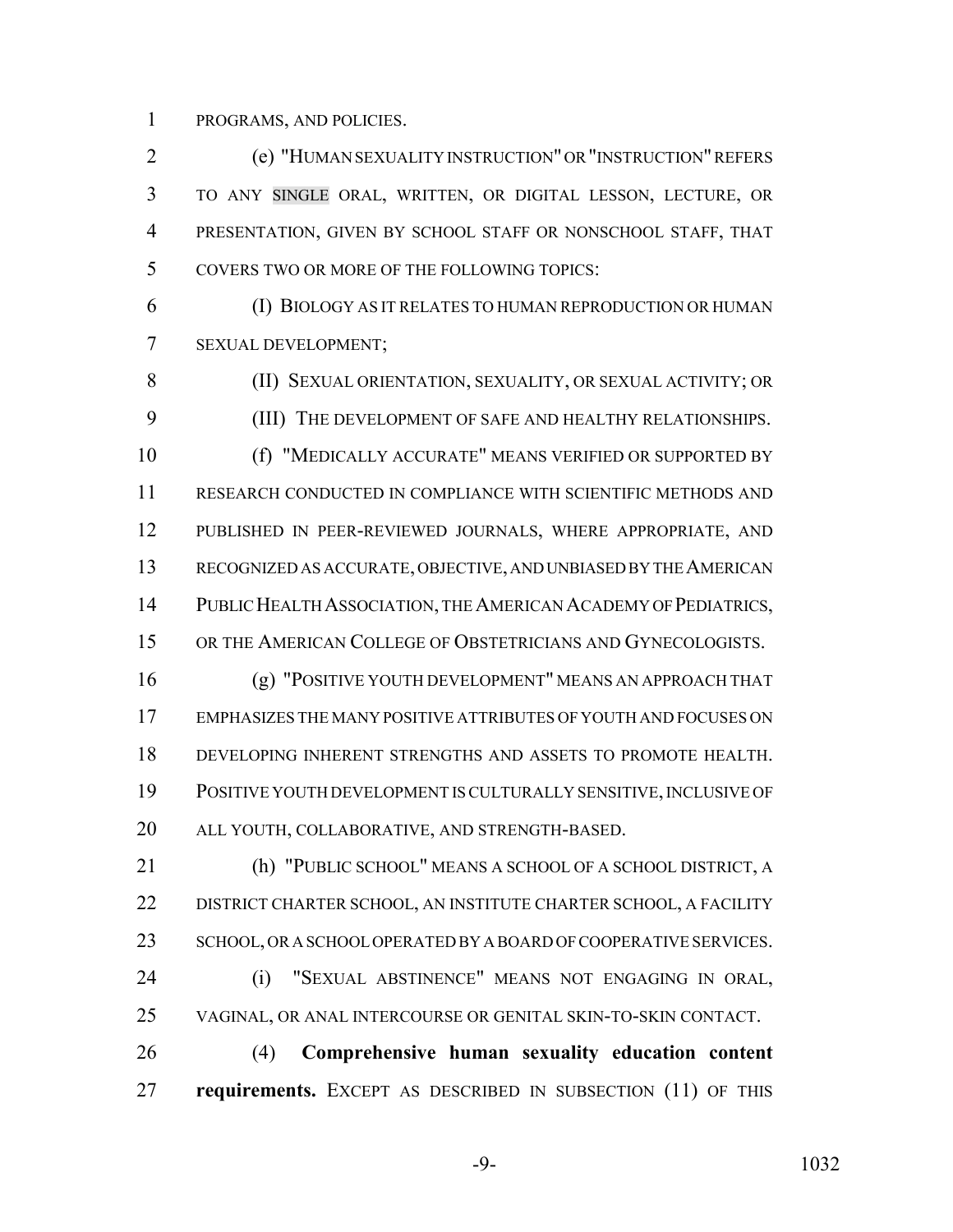SECTION, A PUBLIC SCHOOL THAT OFFERS HUMAN SEXUALITY INSTRUCTION MUST ENSURE THE INSTRUCTION MEETS COMPREHENSIVE HUMAN SEXUALITY EDUCATION CONTENT REQUIREMENTS.THESE REQUIREMENTS MUST:

 (a) PROMOTE YOUTH UNDERSTANDING OF SEXUAL ACTIVITY, SEXUALITY, AND SEXUAL ORIENTATION AS A NORMAL PART OF HUMAN DEVELOPMENT AND ENCOURAGE YOUTH COMMUNICATION WITH PARENTS, FAMILY, AND OTHER TRUSTED ADULTS ABOUT GENDER, GENDER EXPRESSION, SEXUAL ACTIVITY, SEXUALITY, AND SEXUAL ORIENTATION; (b) INCLUDE MEDICALLY ACCURATE INFORMATION ABOUT ALL

 PREVENTIVE METHODS TO AVOID UNINTENDED PREGNANCY AND SEXUALLY TRANSMITTED INFECTIONS, INCLUDING HIV/AIDS. 13 PREVENTIVE METHODS TAUGHT MUST:

 (I) INCLUDE INFORMATION ABOUT THE CORRECT AND CONSISTENT USE OF SEXUAL ABSTINENCE, CONTRACEPTION, INCLUDING ALL FEDERAL FOOD AND DRUG ADMINISTRATION-APPROVED FORMS OF CONTRACEPTION, EMERGENCY CONTRACEPTION, CONDOMS, AND OTHER BARRIER METHODS; (II) BE TAUGHT IN A COHESIVE, INTEGRATED, OBJECTIVE MANNER SO THAT YOUTH LEARN THE FULL SCOPE OF PREVENTIVE METHODS AVAILABLE TO THEM AND ARE EMPOWERED TO DECIDE FOR THEMSELVES WHICH PREVENTIVE METHODS ARE BEST SUITED FOR THEIR INDIVIDUAL NEEDS, BELIEFS, AND VALUES; AND

 (III) NOT ENDORSE SEXUAL ABSTINENCE AS THE PRIMARY OR SOLE ACCEPTABLE PREVENTIVE METHOD AVAILABLE TO STUDENTS. SUCH INSTRUCTION IS NOT COMPREHENSIVE AND IS INCONSISTENT WITH THE REQUIREMENTS OF THIS SECTION.

(c) PROMOTE THE DEVELOPMENT OF SAFE AND HEALTHY

-10- 1032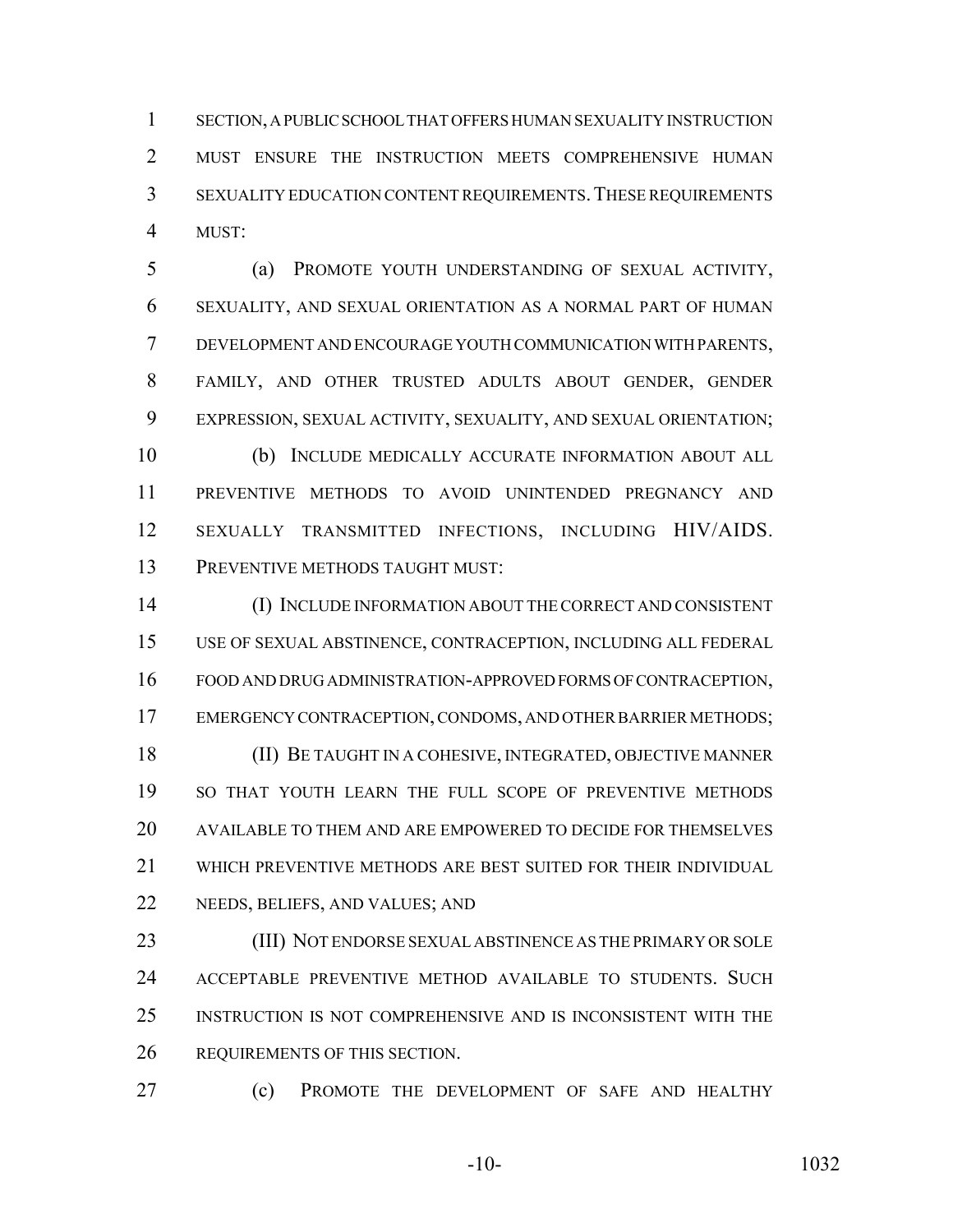RELATIONSHIPS FREE OF PHYSICAL, SEXUAL, AND EMOTIONAL ABUSE AND VIOLENCE BY PROVIDING HUMAN SEXUALITY INSTRUCTION ON:

 (I) HOW TO COMMUNICATE CONSENT, RECOGNIZE COMMUNICATION OF CONSENT, AND RECOGNIZE WITHDRAWAL OF CONSENT;

 (II) HOW TO AVOID MAKING UNWANTED VERBAL, PHYSICAL, AND SEXUAL ADVANCES;

**(III)** HOW TO AVOID MAKING ASSUMPTIONS ABOUT A PERSON'S SUPPOSED SEXUAL INTENTIONS BASED ON THAT PERSON'S APPEARANCE OR SEXUAL HISTORY;

 (IV) HOW TO AVOID PURSUING A SEXUAL ENCOUNTER WITH A PERSON OR PERSUADING A PERSON TO PARTICIPATE IN A SEXUAL ENCOUNTER WHEN THAT PERSON HAS NOT PROVIDED CONSENT OR HAS WITHDRAWN CONSENT; AND

 (V) HOW TO RECOGNIZE AND RESPOND SAFELY AND EFFECTIVELY IN SITUATIONS WHERE PHYSICAL, SEXUAL, OR EMOTIONAL ABUSE OR VIOLENCE MAY BE OCCURRING OR WHERE THERE MAY BE A RISK FOR THESE 18 BEHAVIORS TO OCCUR;

 (d) TEACH HOW ALCOHOL AND DRUG USE CAN AFFECT DECISION-MAKING,IMPACT SEXUAL HEALTH, AND FACILITATE INCIDENCES OF GENDER-BASED VIOLENCE, INCLUDING THE DELIBERATE USE OF ALCOHOL AND DRUGS TO PERPETRATE SEXUAL VIOLENCE;

 (e) TEACH THAT SEXUAL HEALTH IS AN INTEGRAL PART OF ONE'S OVERALL HEALTH AND WELLNESS; AND

 (f) FOR SCHOOL DISTRICTS THAT HAVE ESTABLISHED A CHARACTER EDUCATION PROGRAM PURSUANT TO SECTION 22-29-103, PROMOTE THE GUIDELINES OF BEHAVIOR ESTABLISHED IN THE CHARACTER EDUCATION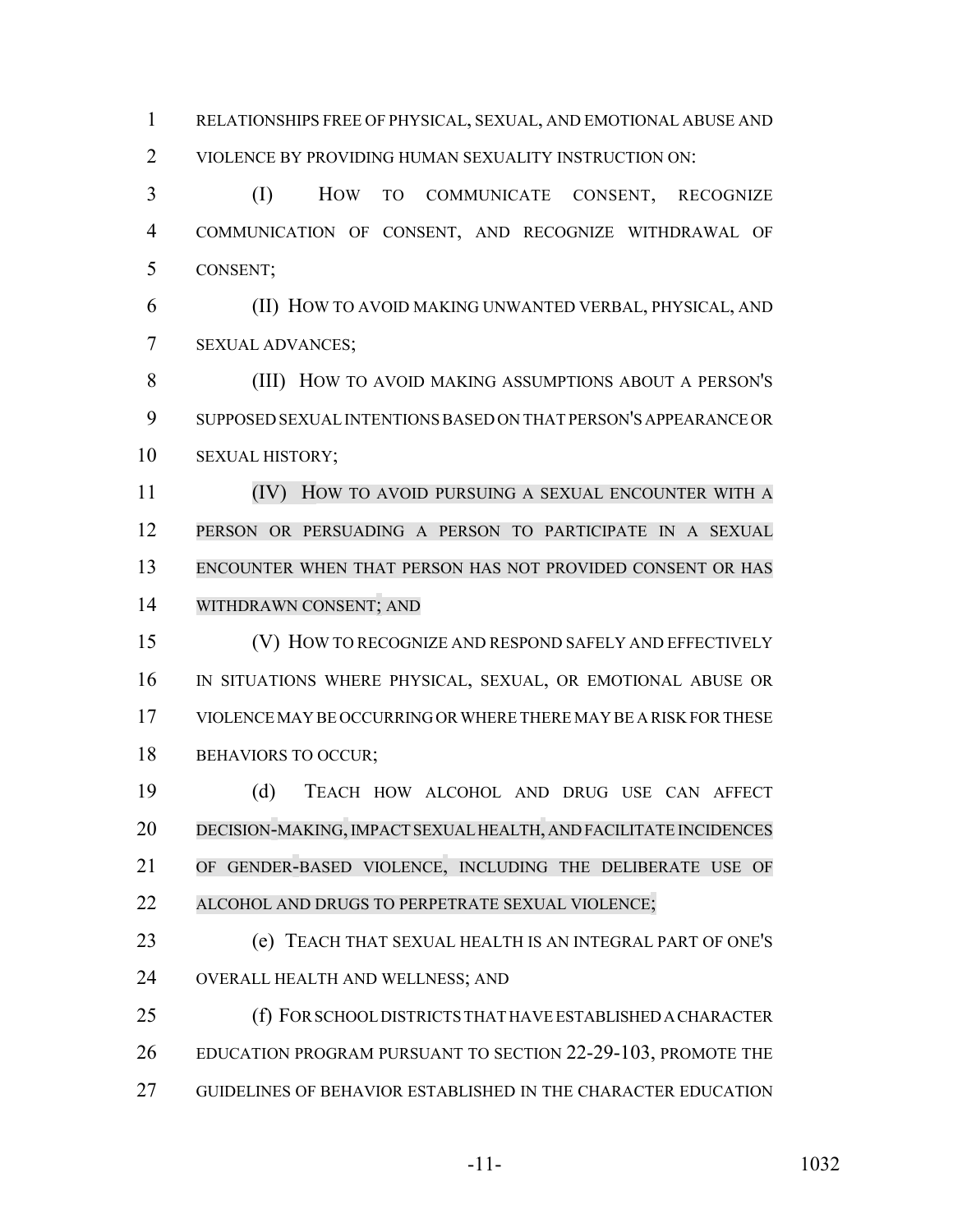PROGRAM.

 (5) COMPREHENSIVE HUMAN SEXUALITY EDUCATION DOES NOT REQUIRE INSTRUCTION ON PREGNANCY OUTCOME OPTIONS. HOWEVER, IF A PUBLIC SCHOOL OPTS TO PROVIDE INSTRUCTION ON PREGNANCY OUTCOME OPTIONS, THE INSTRUCTION MUST COVER ALL PREGNANCY OUTCOME OPTIONS, INCLUDING BUT NOT LIMITED TO ADOPTION, ABORTION, PARENTING, AND INFORMATION CONCERNING SECTIONS 18-6-401 (9) AND 19-3-304.5, OR ANY SUCCESSOR LAWS, REFERRED TO GENERALLY AS "SAFE HAVEN LAWS." INSTRUCTION ON PREGNANCY OUTCOME OPTIONS MUST BE PROVIDED IN AN OBJECTIVE, UNBIASED MANNER AND MUST NOT ENDORSE OR FAVOR ONE OR MORE PREGNANCY 12 OUTCOME OPTIONS.

 (6) (a) NOTHING IN SUBSECTION (4) OR (5) OF THIS SECTION SHALL BE INTERPRETED TO PROHIBIT DISCUSSION OF MORAL, ETHICAL, OR RELIGIOUS VALUES OF INDIVIDUALS AS THEY PERTAIN TO HUMAN SEXUALITY, HEALTHY RELATIONSHIPS, OR FAMILY FORMATION.

 (b) HOWEVER, HUMAN SEXUALITY INSTRUCTION MUST NOT EXPLICITLY OR IMPLICITLY:

 (I) TEACH OR ENDORSE RELIGIOUS IDEOLOGY OR SECTARIAN TENETS OR DOCTRINE;

 (II) USE SHAME-BASED OR STIGMATIZING LANGUAGE OR INSTRUCTIONAL TOOLS;

(III) EMPLOY GENDER NORMS OR GENDER STEREOTYPES; OR

24 (IV) EXCLUDE THE RELATIONAL OR SEXUAL EXPERIENCES OF LESBIAN, GAY, BISEXUAL, OR TRANSGENDER INDIVIDUALS.

 (c) INSTRUCTION THAT INCLUDES ONE OR MORE OF THE RESTRICTIONS IN SUBSECTION (6)(b) OF THIS SECTION IS NOT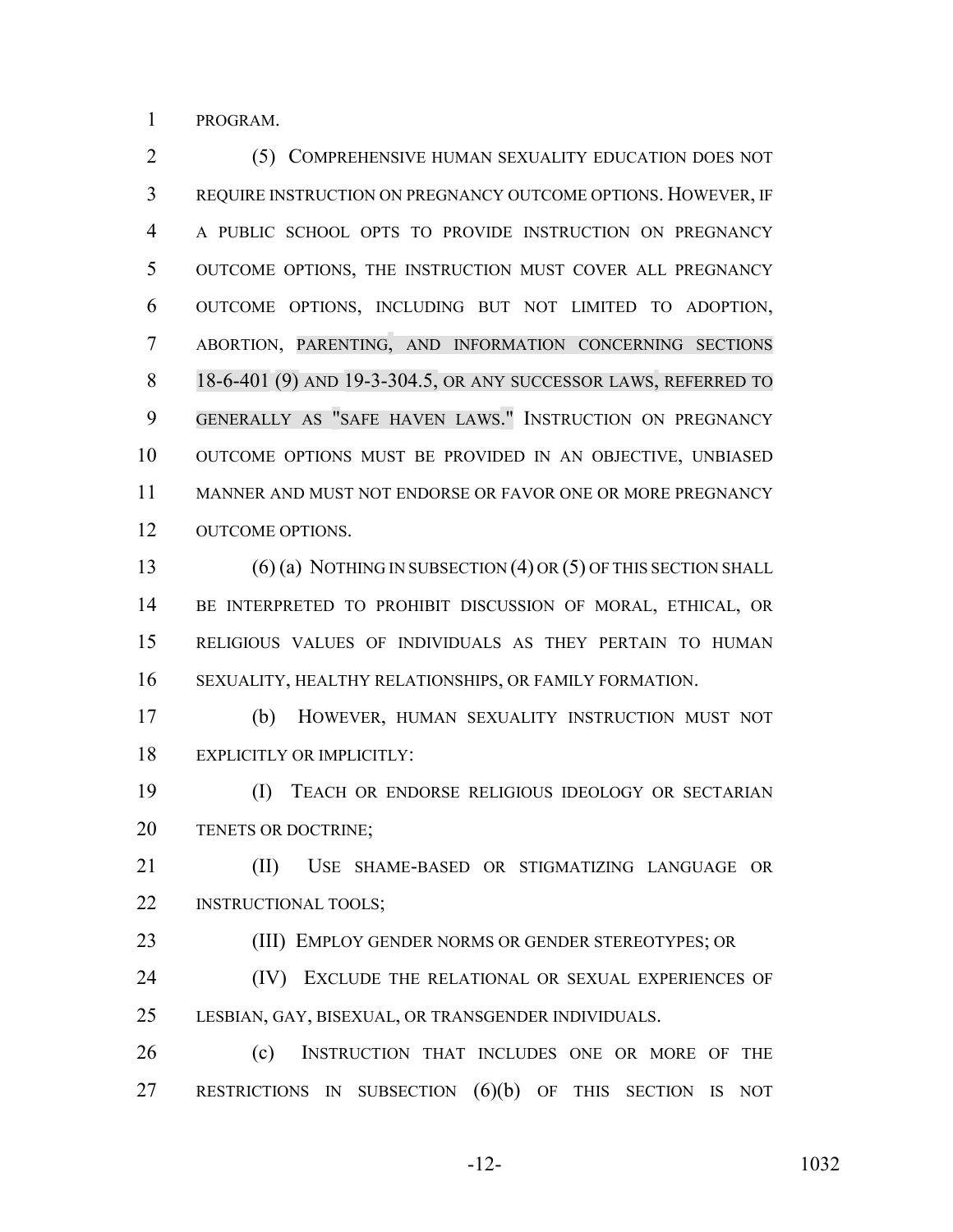COMPREHENSIVE AND IS NOT COMPLIANT WITH STATE LAW.

 (7) PUBLIC SCHOOLS, SCHOOL DISTRICTS, AND BOARDS OF COOPERATIVE SERVICES ARE ENCOURAGED TO INVOLVE TEACHERS, SCHOOL NURSES, PARENTS, YOUTH, SEXUAL HEALTH ADVOCATES, AND COMMUNITY PARTNERS IN THE DEVELOPMENT OF HUMAN SEXUALITY INSTRUCTION THAT MEETS THE CONTENT REQUIREMENTS SET FORTH IN SUBSECTION (4) OF THIS SECTION AND TO INTEGRATE AVAILABLE COMMUNITY RESOURCES INTO PROGRAMS RELATED TO COMPREHENSIVE HUMAN SEXUALITY EDUCATION.

 (8) **Written notification required.** (a) EXCEPT AS OTHERWISE PROVIDED IN SUBSECTION (4) OF THIS SECTION, A PUBLIC SCHOOL THAT OFFERS HUMAN SEXUALITY INSTRUCTION SHALL PROVIDE TO THE PARENT OR GUARDIAN OF EACH STUDENT, PRIOR TO COMMENCING THE INSTRUCTION:

 (I) WRITTEN NOTIFICATION OF THE ABILITY TO EXCUSE A STUDENT, WITHOUT PENALTY OR ADDITIONAL ASSIGNMENT, UPON THE WRITTEN REQUEST OF THE STUDENT'S PARENT OR GUARDIAN; AND

18 (II) A DETAILED, SUBSTANTIVE OUTLINE OF THE TOPICS AND MATERIALS TO BE PRESENTED DURING THE HUMAN SEXUALITY INSTRUCTION.

21 (b) HOWEVER, NOTHING IN THIS SECTION REQUIRES WRITTEN NOTIFICATION FOR PROGRAMMING ON GENDER, GENDER EXPRESSION, SEXUAL ORIENTATION, OR HEALTHY RELATIONSHIPS THAT OCCURS 24 OUTSIDE THE CONTEXT OF HUMAN SEXUALITY INSTRUCTION.

 (9) NOTHING IN THIS SECTION SHALL BE CONSTRUED TO REQUIRE 26 AN ACT OR PROCEDURE IN ADDITION TO THE SIGNATURE OF THE PARENT OR GUARDIAN REQUIRED IN SUBSECTION (8) OF THIS SECTION TO EXCUSE A

$$
-13
$$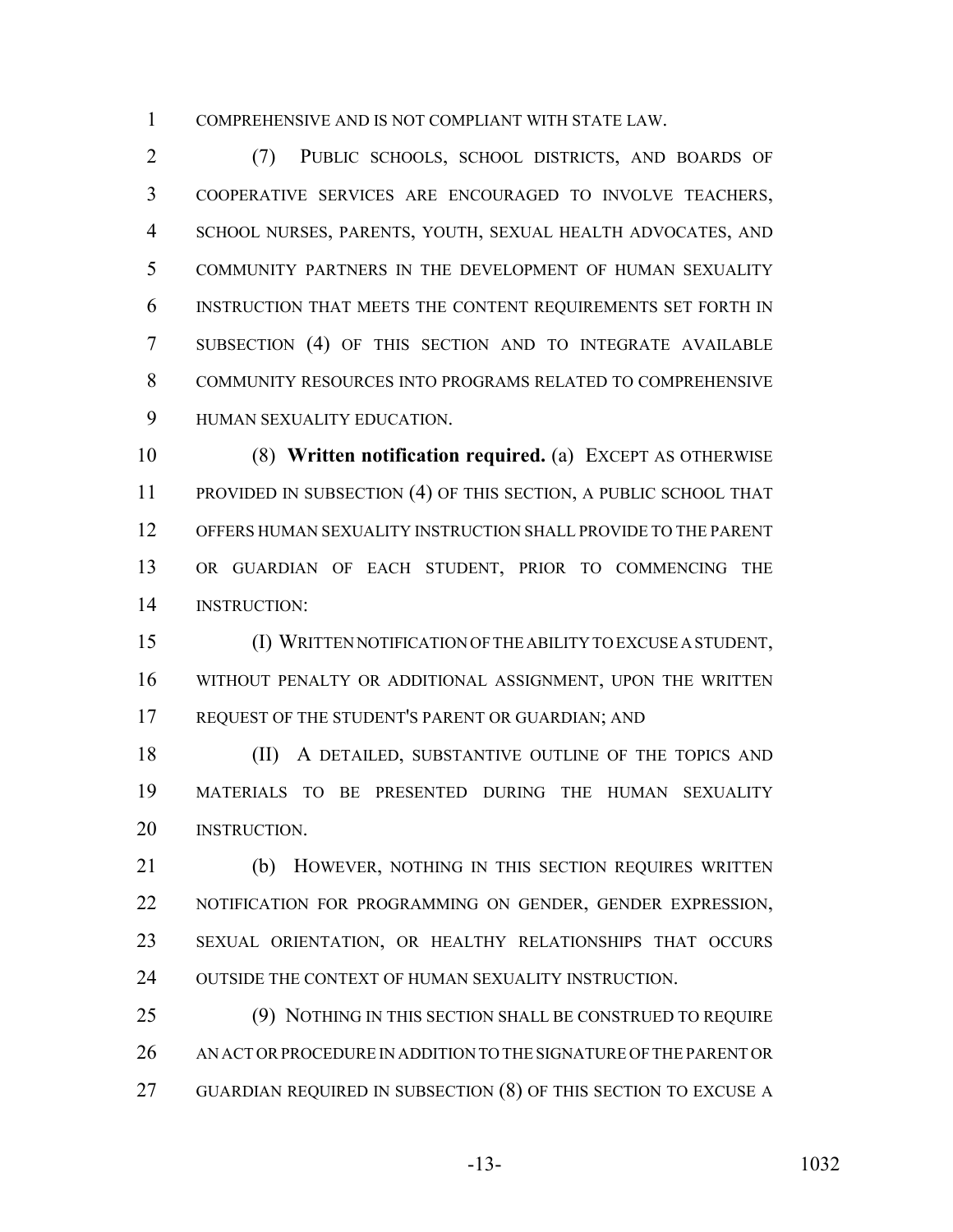STUDENT FROM COMPREHENSIVE HUMAN SEXUALITY EDUCATION.

 (10) EACH SCHOOL DISTRICT BOARD OF EDUCATION, BOARD OF COOPERATIVE SERVICES, GOVERNING BOARD OF A DISTRICT CHARTER SCHOOL, OR THE STATE CHARTER SCHOOL INSTITUTE IS ENCOURAGED TO DISSEMINATE POLICIES OR GUIDELINES TO ITS PUBLIC SCHOOLS TO ENSURE THE IMPLEMENTATION OF THE PROVISIONS OF THIS SECTION IN A MANNER THAT WILL NOT DRAW UNDUE ATTENTION TO, NOR CAUSE UNDUE EMBARRASSMENT FOR, STUDENTS EXCUSED FROM THE HUMAN SEXUALITY 9 INSTRUCTION PURSUANT TO SUBSECTION  $(8)(a)(I)$  OF THIS SECTION.

10 (11) A PUBLIC SCHOOL THAT HAS RECEIVED, PRIOR TO JULY 1, 2013, DIRECT OR INDIRECT MONEY FROM THE FEDERAL GOVERNMENT FOR THE PROVISION OF AN ABSTINENCE EDUCATION PROGRAM PURSUANT TO 42 U.S.C. SEC. 710, AS AMENDED, IS NOT REQUIRED TO ADOPT THE CONTENT REQUIREMENTS FOR COMPREHENSIVE HUMAN SEXUALITY EDUCATION DESCRIBED IN THIS SECTION FOR THE YEAR OR YEARS FOR WHICH THE PUBLIC SCHOOL RECEIVED SUCH MONEY. ON AND AFTER JULY 1, 2013, A PUBLIC SCHOOL SHALL NOT USE ANY DIRECT OR INDIRECT MONEY FROM THE FEDERAL GOVERNMENT FOR THE PROVISION OF AN ABSTINENCE EDUCATION PROGRAM PURSUANT TO 42 U.S.C. SEC. 710, AS AMENDED. A PUBLIC SCHOOL SHALL NOT ENGAGE THE INSTRUCTIONAL SERVICES OF ANY ORGANIZATION OR INDIVIDUAL THAT IS A DIRECT OR INDIRECT RECIPIENT OF MONEY FROM THE FEDERAL GOVERNMENT PURSUANT TO 42U.S.C. SEC. 23 710, AS AMENDED, AS THE GUIDELINES SET FORTH IN 42 U.S.C. SEC. 710, AS AMENDED, ARE INCONSISTENT WITH THE PROVISIONS OF THIS SECTION. A PUBLIC SCHOOL MAY USE FEDERAL MONEY FOR COMPREHENSIVE HUMAN SEXUALITY EDUCATION, AS LONG AS THE INSTRUCTION OF THE PUBLIC SCHOOL MEETS THE COMPREHENSIVE HUMAN SEXUALITY EDUCATION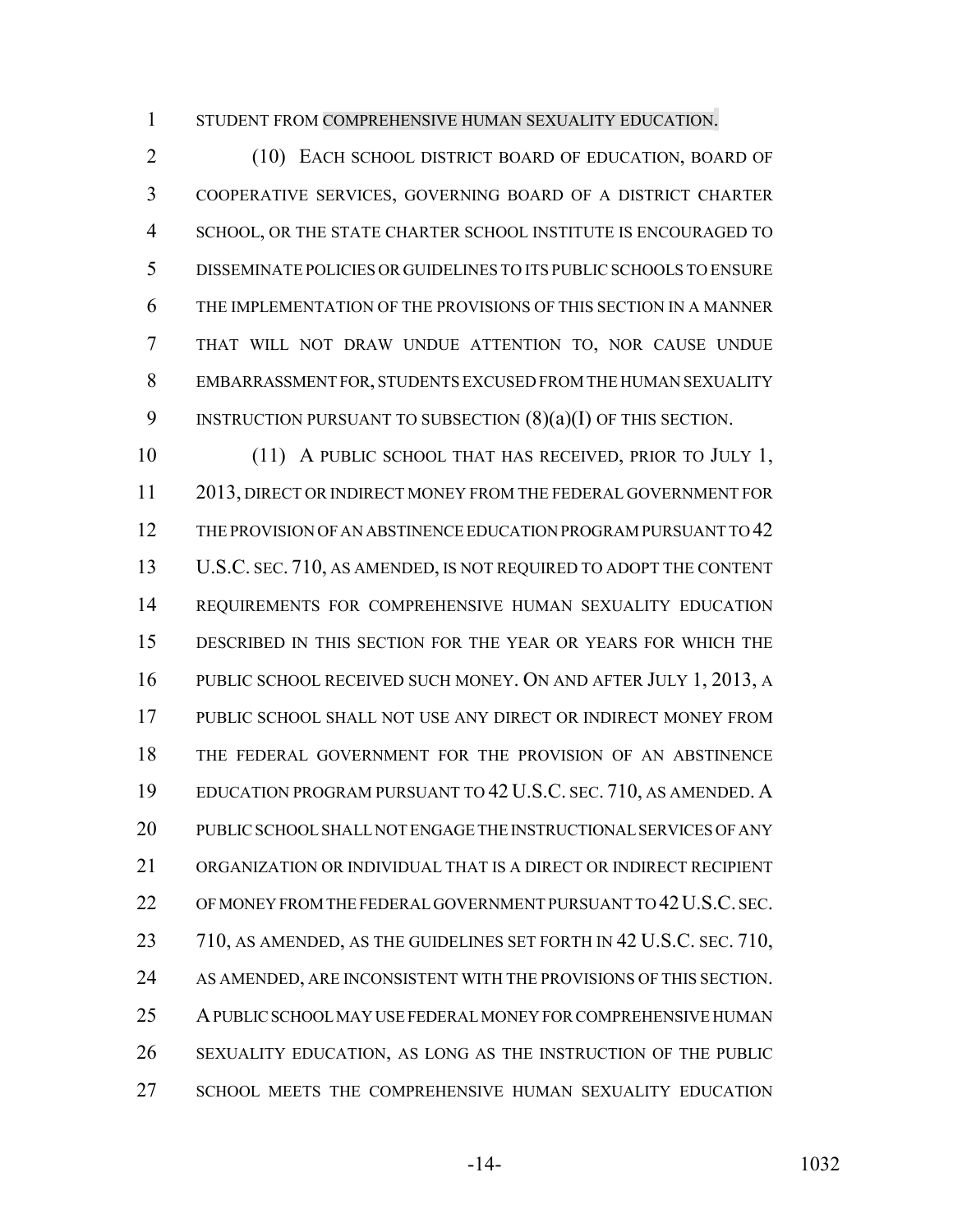CONTENT REQUIREMENTS SET FORTH IN THIS SECTION.

2 (12) NOTHING IN THIS SECTION REQUIRES AMENDING ANY CONTENT STANDARDS RELATED TO COMPREHENSIVE HUMAN SEXUALITY EDUCATION DEVELOPED BY THE DEPARTMENT OF EDUCATION AND ADOPTED BY THE STATE BOARD OF EDUCATION PRIOR TO JULY 1, 2018.

 (13) THE PROVISIONS OF THIS SECTION DO NOT APPLY TO PUBLIC SCHOOL STUDENTS IN PRESCHOOL THROUGH THIRD GRADE UNLESS THE CONTENT OF THE INSTRUCTION RELATES TO PERSONAL HYGIENE, HEALTHY HABITS, HEALTHY EMOTIONAL EXPRESSION, POSITIVE SELF-CONCEPT AND RESPECT OF OTHERS, HEALTHY RELATIONSHIPS WITH ADULTS AND PEERS, RESPECTING PERSONAL SPACE AND BOUNDARIES, INTERPERSONAL COMMUNICATION SKILLS, AND PERSONAL SAFETY, AS IDENTIFIED IN THE CONTENT STANDARDS DEVELOPED BY THE DEPARTMENT OF EDUCATION AND ADOPTED BY THE STATE BOARD OF EDUCATION.

 (14) A PUBLIC SCHOOL MAY SEEK GRANT MONEY PURSUANT TO ARTICLE 44 OF TITLE 25 TO IMPLEMENT THE COMPREHENSIVE HUMAN SEXUALITY EDUCATION CONTENT REQUIREMENTS SET FORTH IN THIS SECTION.HOWEVER, COMPLIANCE WITH THIS SECTION IS NOT CONTINGENT 19 UPON RECEIPT OF GRANT MONEY PURSUANT TO ARTICLE 44 OF TITLE 25, NOR IS IT CONTINGENT ON RECEIPT OF ANY OTHER STATE OR FEDERAL FUNDS, OR PUBLIC OR PRIVATE GIFTS, GRANTS, OR DONATIONS.

 **SECTION 3.** In Colorado Revised Statutes, 25-44-101, **amend** the introductory portion, (3), (6), (8), and (10); **repeal** (2); and **add** (10.5) as follows:

 **25-44-101. Definitions.** As used in this article ARTICLE 44, unless the context otherwise requires:

(2) "Cash fund" means the comprehensive human sexuality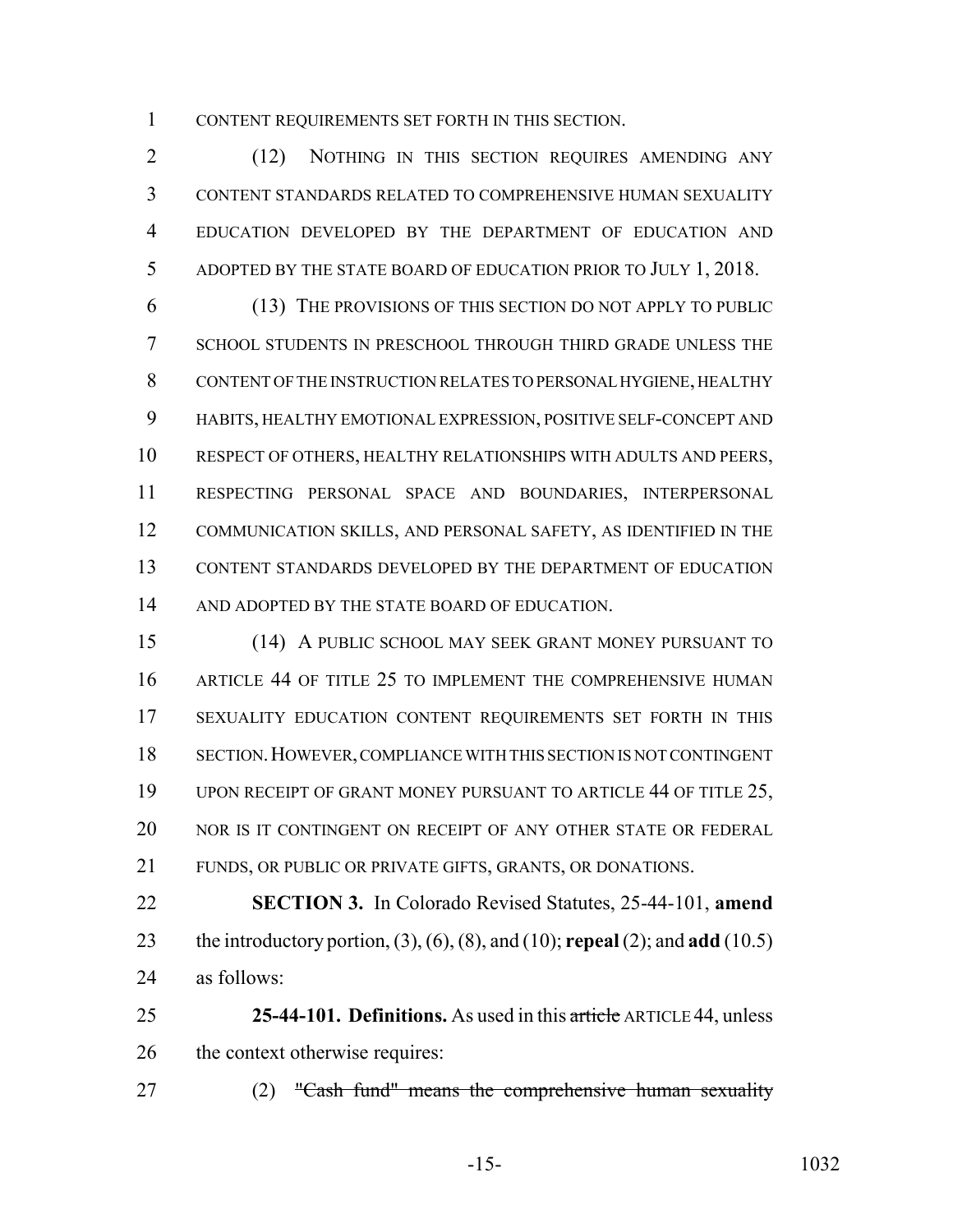education grant program cash fund created in section 25-44-104.

 (3) "Comprehensive human sexuality education" means HUMAN SEXUALITY INSTRUCTION THAT IS medically accurate, information about 4 all methods to prevent unintended pregnancy and sexually transmitted infections, including HIV, the link between human papillomavirus and cancer, and other types of cancer involving the human reproductive systems, including prostate, testicular, ovarian, and uterine cancer. 8 Methods AGE-APPROPRIATE, CULTURALLY SENSITIVE, AND INCLUSIVE OF A POSITIVE YOUTH DEVELOPMENT FRAMEWORK.COMPREHENSIVE HUMAN SEXUALITY EDUCATION TEACHES YOUTH PREVENTIVE METHODS FOR AVOIDING UNINTENDED PREGNANCY AND SEXUALLY TRANSMITTED INFECTIONS. PREVENTIVE METHODS TAUGHT must include information about the correct and consistent use of SEXUAL abstinence, CONTRACEPTION, INCLUDING ALL FEDERAL FOOD AND DRUG ADMINISTRATION-APPROVED FORMS OF contraception, EMERGENCY 16 CONTRACEPTION, condoms, other barrier methods, and other prevention measures. Additional contents of comprehensive human sexuality education must include:

(a) Encouraging family communication about sexuality;

 (b) Teaching young people to avoid making unwanted verbal, 21 physical, and sexual advances;

 (c) Discussions and information on how to recognize and respond 23 safely and effectively in situations where sexual or physical violence may 24 be occurring or where there may be a risk for these behaviors to occur; (d) Focusing on the development of safe relationships, including

26 the prevention of sexual violence in dating; and

(e) Teaching young people how alcohol and drug use can affect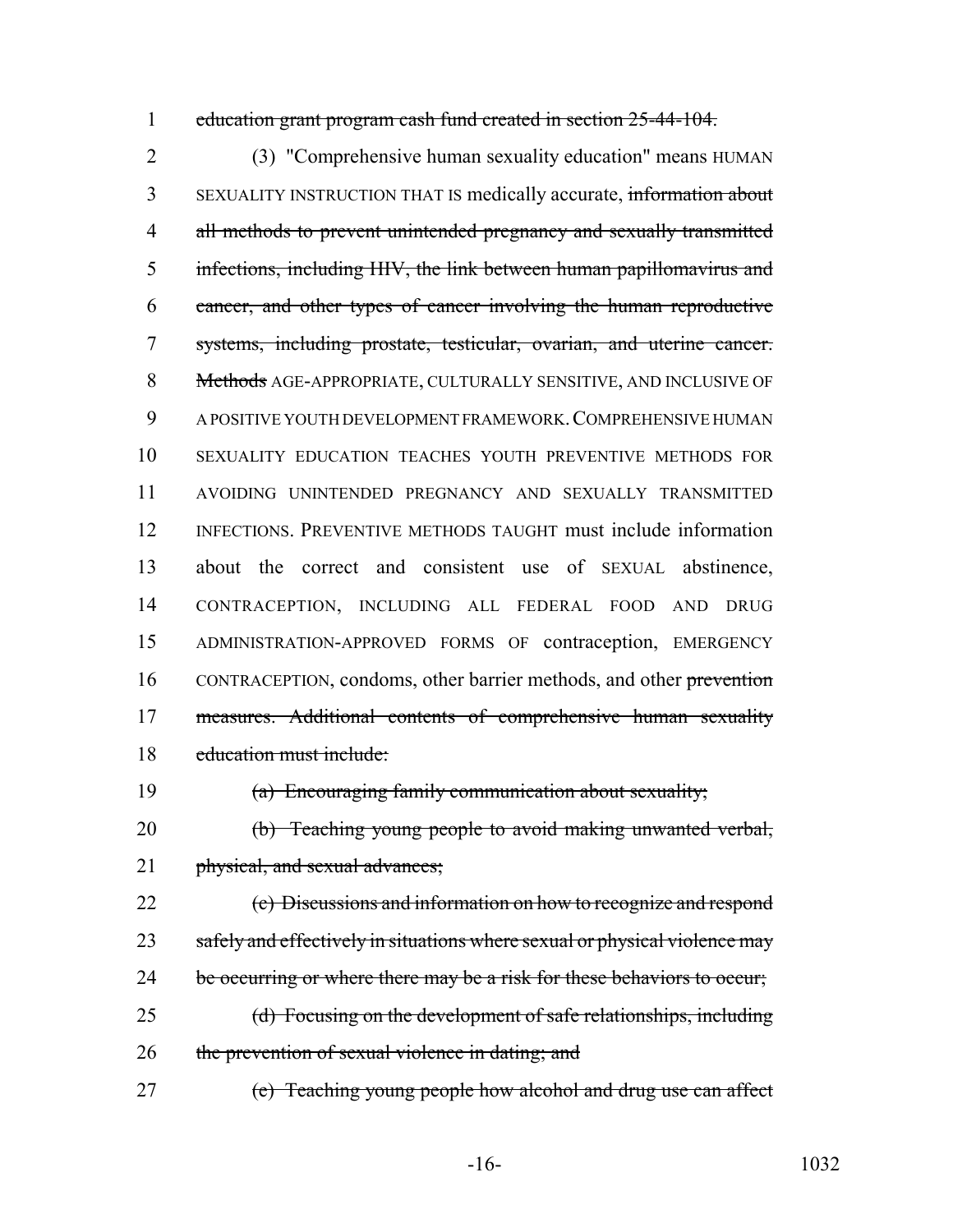| 1  | responsible decision-making PREVENTIVE METHODS. HUMAN SEXUALITY             |
|----|-----------------------------------------------------------------------------|
| 2  | INSTRUCTION MUST COMPLY WITH THE CONTENT REQUIREMENTS SET                   |
| 3  | FORTH IN SECTION 22-1-128.                                                  |
| 4  | $(6)$ "Evidence-based program" means a program that:                        |
| 5  | $(a)$ Was evaluated using a rigorous research design, including:            |
| 6  | (I) Measuring knowledge, attitude, and behavior;                            |
| 7  | (II) Having an adequate sample size;                                        |
| 8  | (HI) Using sound research methods and processes;                            |
| 9  | (IV) Replicating in different locations and finding similar                 |
| 10 | evaluation results; and                                                     |
| 11 | (V) Publishing results in a peer-reviewed journal;                          |
| 12 | (b) Research has shown to be effective in changing at least one of          |
| 13 | the following behaviors that contribute to early pregnancy, sexually        |
| 14 | transmitted infections and disease, and HIV infection:                      |
| 15 | (I) Delaying sexual initiation;                                             |
| 16 | (II) Reducing the frequency of sexual intercourse;                          |
| 17 | (III) Reducing the number of sexual partners; or                            |
| 18 | (IV) Increasing the use of condoms and other contraceptives                 |
| 19 | "MEDICALLY ACCURATE" HAS THE SAME MEANING AS DEFINED IN SECTION             |
| 20 | $22 - 1 - 128$ .                                                            |
| 21 | "Positive youth development" means an approach that<br>(8)                  |
| 22 | emphasizes the many positive attributes of young people YOUTH and           |
| 23 | focuses on developing inherent strengths and assets to promote health.      |
| 24 | Positive youth development is culturally sensitive, age-appropriate,        |
| 25 | inclusive of all youth, collaborative, and strength-based.                  |
| 26 | (10) "Public school" means a school of a school district, a district        |
| 27 | charter school, an institute charter school, a facility school, or a SCHOOL |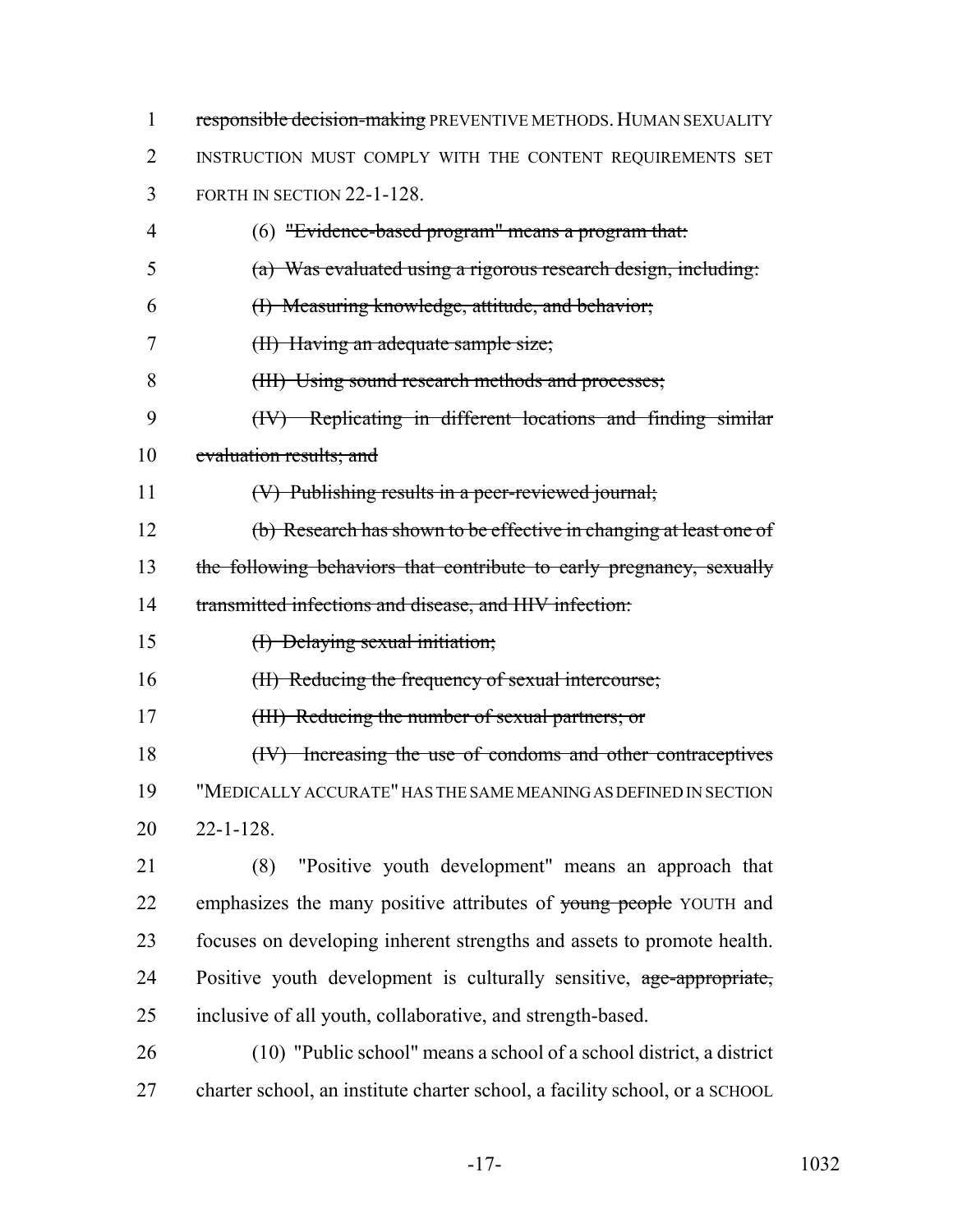OPERATED BY A board of cooperative services. as defined in section  $2 \frac{22 - 5 - 103}{2}$ 

 (10.5) "SEXUAL ABSTINENCE" HAS THE SAME MEANING AS DEFINED IN SECTION 22-1-128.

 **SECTION 4.** In Colorado Revised Statutes, **amend** 25-44-102 as follows:

 **25-44-102. Comprehensive human sexuality education grant program - creation - notification to schools - report - rules.** (1) There 9 is hereby created in the department the comprehensive human sexuality education grant program. The purpose of the program is to provide 11 moneys MONEY to public schools and school districts for use in the creation and implementation of comprehensive human sexuality 13 education programs in their curriculum PURSUANT TO SECTION 22-1-128.

 (2) Upon receipt of federal moneys MONEY or other 15 appropriations, to the cash fund, the department, in conjunction with the oversight entity, shall notify the school districts, the state charter school institute, and boards of cooperative services throughout the state of grants available through the program.

 (3) Based on the recommendations of the oversight entity, the department shall award grants to public schools and school districts for periods of one to three years.

22 (4) Moneys MONEY distributed to public schools and school districts through the program must only be used for the provision of 24 comprehensive human sexuality education programs INSTRUCTION that 25 comply COMPLIES with the provisions of and meet or exceed the CONTENT 26 requirements for comprehensive human sexuality curriculum EDUCATION 27 set forth in section 22-1-128  $C.R.S.,$  and developed pursuant to section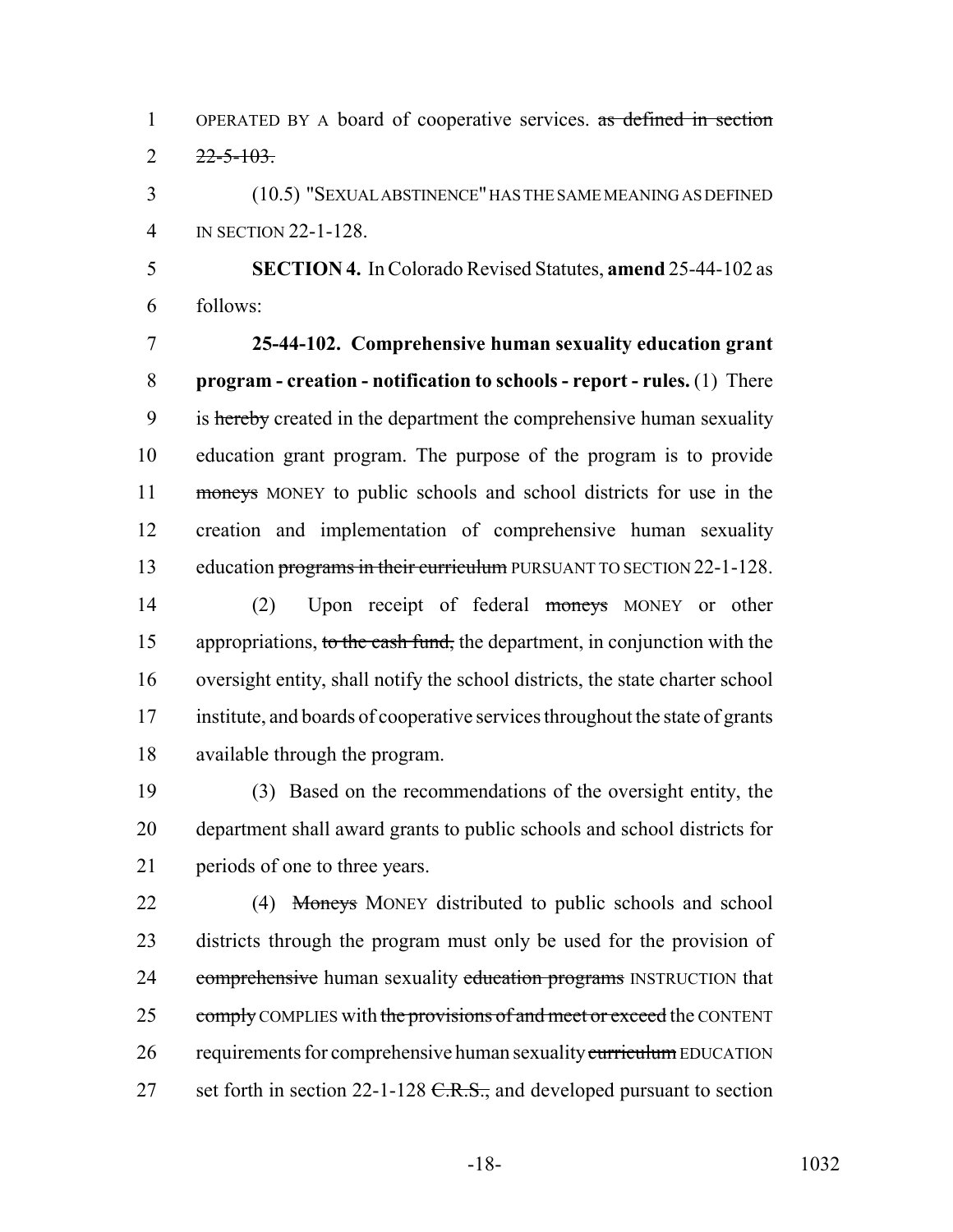1 22-25-104 (3).  $C.R.S.$ 

2 (5) On or before December 1, 2013 DECEMBER 1, 2019, or not 3 more than ninety days after the department receives sufficient moneys MONEY to implement the program, whichever is later, the state board shall 5 promulgate rules, IF NECESSARY, for the administration of this article ARTICLE 44, using the recommendations developed by the oversight entity pursuant to section 25-44-103 (2)(b).

8 (6) (a) On or before  $\frac{1}{20}$  and  $\frac{1}{20}$  JANUARY 30, 2021, and every year thereafter in which grants have been awarded pursuant to this article ARTICLE 44, the department shall submit a report concerning the outcomes of the program to the state board of education, the department of education, and the education committees of the senate and house of representatives, the health and human services committee of the senate, 14 and the public health care and human services committee of the house of representatives, or any successor committees. The report must include, at a minimum:

 (I) The number of public schools and school districts that received a grant under the program;

 (II) The number of students reached and the curriculum **INSTRUCTION utilized**;

(III) The amount of each grant awarded;

(IV) The average amount of all grants awarded; and

23 (V) The source and amount of each gift, grant, or donation 24 received by the department for the implementation of this article AN ANALYSIS BY THE DEPARTMENT OF THE IMPACT OF FUNDING.

26 (b) Pursuant to NOTWITHSTANDING THE PROVISIONS OF section 27 24-1-136 (11)(a)(I), THE REPORT REQUIRED IN this subsection (6) is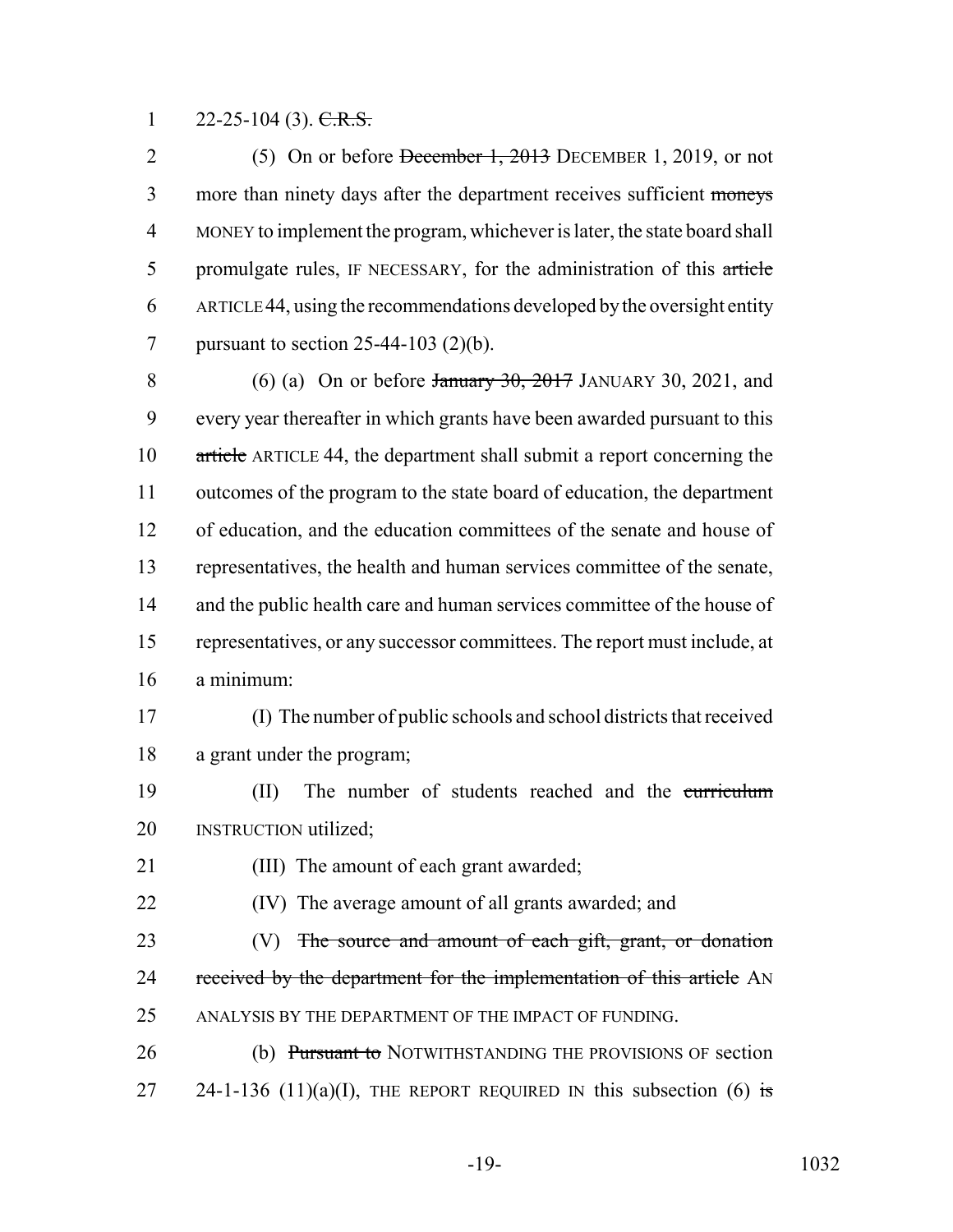1 repealed, effective July 2, 2020 CONTINUES INDEFINITELY.

2 (7) Notwithstanding any other provision of this article ARTICLE 44, 3 the department shall IS not be required to implement the provisions of this 4 article ARTICLE 44 until sufficient moneys have MONEY HAS been received 5 and transferred or appropriated. to the cash fund.

 (8) The provisions of this article shall not apply to students in kindergarten through third grade unless the content of the instruction relates to personal hygiene, healthy habits, respecting personal space and boundaries, interpersonal communication skills, and personal safety, as identified in the content standards developed by the department of 11 education and adopted by the state board of education.

12 **SECTION 5.** In Colorado Revised Statutes, **amend** 25-44-103 as 13 follows:

14 **25-44-103. Comprehensive human sexuality education grant** 15 **program - oversight entity - duties - application process.** (1) On or 16 before Huly 1, 2013 JULY 1, 2019, the department shall convene the 17 interagency youth sexual health team, referred to in this article ARTICLE 18 44 as the "oversight entity". Membership of the oversight entity must 19 include:

20 (a) The executive director of the department of public health and 21 environment, or his or her THE EXECUTIVE DIRECTOR'S designee;

22 (b) The executive director of the department of health care policy 23 and financing, or his or her THE EXECUTIVE DIRECTOR's designee;

24 (c) The commissioner of education, or his or her THE 25 COMMISSIONER'S designee;

26 (d) The executive director of the department of human services, 27 or his or her THE EXECUTIVE DIRECTOR'S designee; and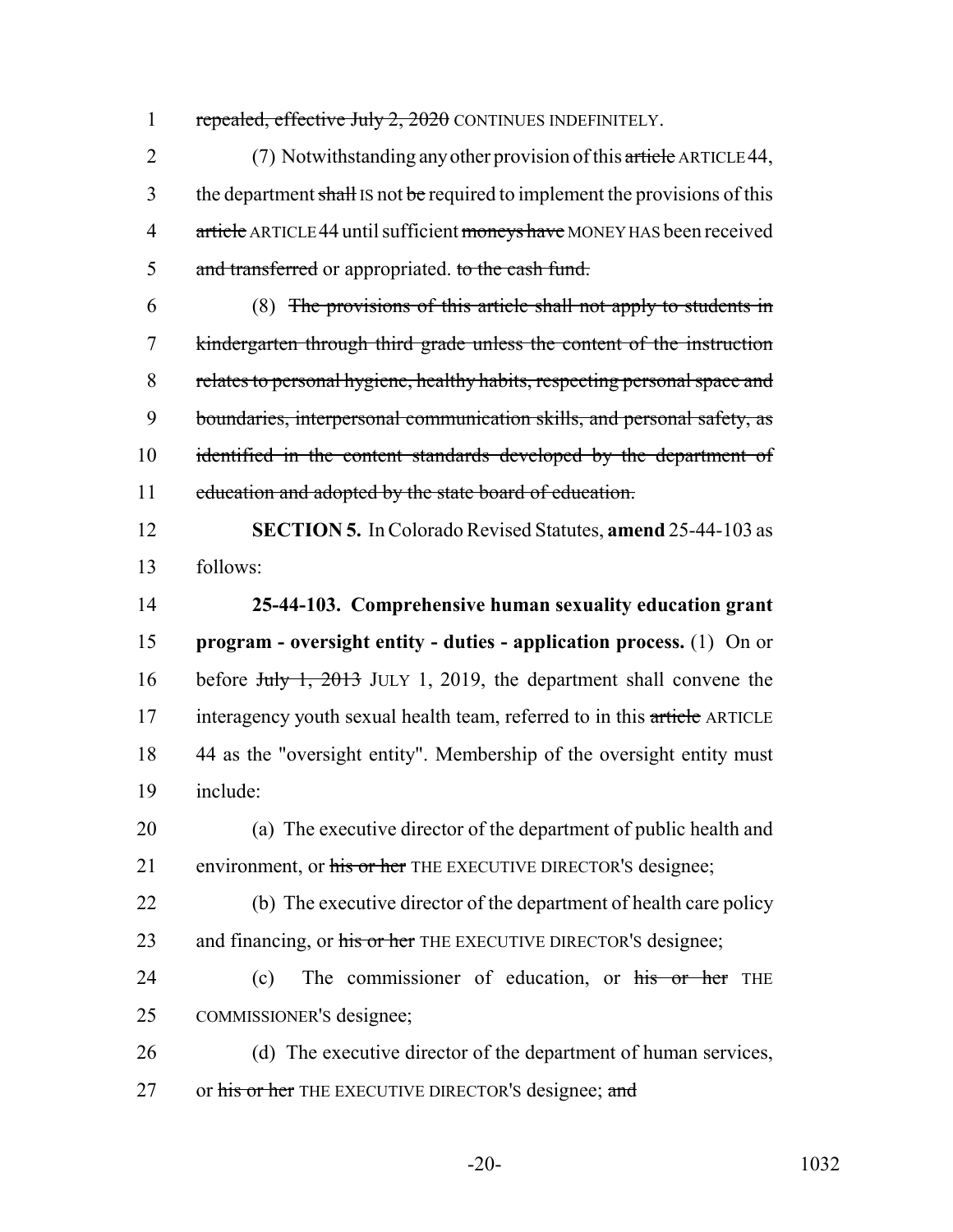| $\mathbf{1}$   | (e) A parent representative; appointed by the department of health.  |
|----------------|----------------------------------------------------------------------|
| $\overline{2}$ | (f) A YOUTH REPRESENTATIVE;                                          |
| 3              | (g)<br>A REPRESENTATIVE OF KINDERGARTEN<br><b>THROUGH</b>            |
| $\overline{4}$ | TWELFTH-GRADE EDUCATORS;                                             |
| 5              | (h) A REPRESENTATIVE OF SCHOOL-BASED HEALTH CENTERS OR A             |
| 6              | <b>SCHOOL NURSE;</b>                                                 |
| 7              | (i) A REPRESENTATIVE OF A STATEWIDE COALITION FOR SURVIVORS          |
| 8              | OF SEXUAL ASSAULT;                                                   |
| 9              | (j) A REPRESENTATIVE OF AN ORGANIZATION SERVING THE NEEDS            |
| 10             | OF YOUTH OF COLOR;                                                   |
| 11             | (k) A REPRESENTATIVE OF AN ORGANIZATION SERVING THE NEEDS            |
| 12             | OF IMMIGRANTS;                                                       |
| 13             | (1) A REPRESENTATIVE OF AN ORGANIZATION SERVING THE NEEDS            |
| 14             | OF LESBIAN, GAY, BISEXUAL, AND TRANSGENDER YOUTH; AND                |
| 15             | (m) A REPRESENTATIVE FROM AN INTERFAITH ORGANIZATION.                |
| 16             | (1.5) THE MEMBERS SPECIFIED IN SUBSECTIONS $(1)(e)$ TO $(1)(m)$      |
| 17             | OF THIS SECTION SHALL BE APPOINTED BY THE DEPARTMENT. THE            |
| 18             | MEMBERSHIP OF THE OVERSIGHT ENTITY SHALL AT ALL TIMES REPRESENT      |
| 19             | DIVERSE COMMUNITY PERSPECTIVE AND MAKE AN EFFORT TO INCLUDE          |
| 20             | COMMITTEE MEMBERS WHO ARE DIVERSE WITH REGARDS TO DISABILITY,        |
| 21             | RACE, CREED, COLOR, GENDER, GENDER EXPRESSION, IMMIGRATION           |
| 22             | STATUS, SEXUAL ORIENTATION, NATIONAL ORIGIN, ANCESTRY, MARITAL       |
| 23             | AGE, ENGLISH PROFICIENCY, INCOME,<br>STATUS, RELIGION,<br><b>AND</b> |
| 24             | GEOGRAPHIC REGION OF THE STATE, INCLUDING BOTH URBAN AND RURAL       |
| 25             | AREAS.                                                               |
| 26             | (1.7) THE PARENT REPRESENTATIVE AND YOUTH REPRESENTATIVE             |
| 27             | DESCRIBED IN SUBSECTIONS $(1)(e)$ AND $(1)(f)$ OF THIS SECTION ARE   |

-21- 1032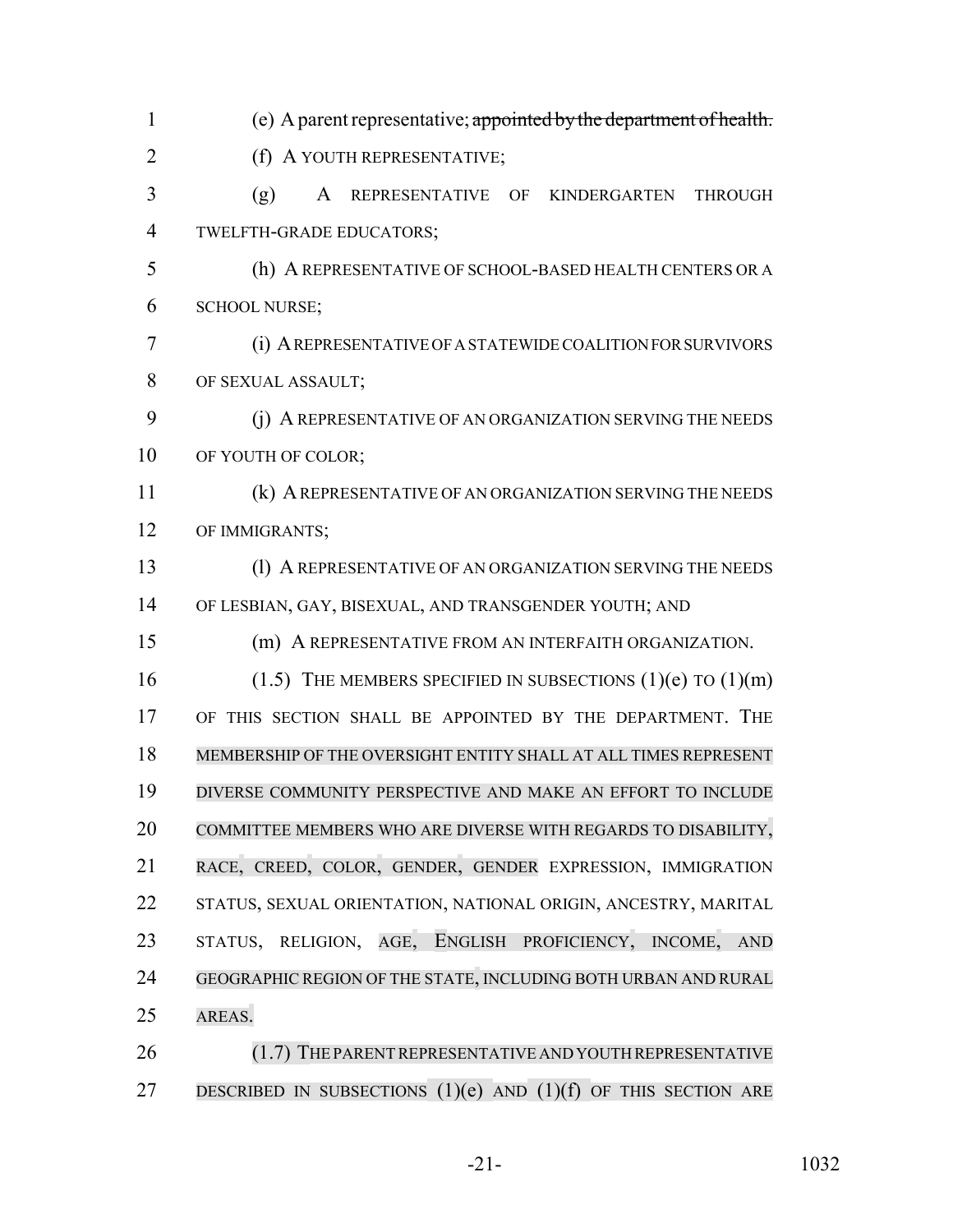ENTITLED TO RECEIVE REIMBURSEMENT FOR NECESSARY EXPENSES INCURRED IN THE PERFORMANCE OF THE MEMBER'S DUTIES, INCLUDING DEPENDENT OR ATTENDANT CARE.

(2) The oversight entity has the following duties:

5 (a) During the  $2013-14$  2019-20 academic year and every academic year thereafter, to assess opportunities for available federal and 7 state moneys to fund MONEY FOR the program; except that the oversight entity shall not recommend applying for any federal or state moneys 9 MONEY that promote PROMOTES SEXUAL abstinence as the sole behavioral ACCEPTABLE PREVENTIVE method for youth or funding MONEY requiring 11 adherence to the  $A-H$  guidelines of section 510 (b) of title V of the federal "Social Security Act", Pub. L. 104-193 42 U.S.C. SEC. 710, AS AMENDED, which are inconsistent with the provisions of section 22-1-128. 14 C.R.S. The oversight entity will shall provide information to the appropriate state departments concerning available federal and state moneys MONEY related to comprehensive human sexuality education 17 funds for which a given department is eligible to apply.

 (b) To develop policies and procedures for the implementation of the program and recommend such policies and procedures to the state board for adoption by rule pursuant to section 25-44-102. The policies and procedures must include but are not limited to:

22 (I) A process by which public schools and school districts will be 23 ARE notified of available program funds MONEY for comprehensive human sexuality education;

 (II) The procedures by which public schools and school districts 26 may apply for grants pursuant to this article ARTICLE 44. Each grant application must, at a minimum, describe: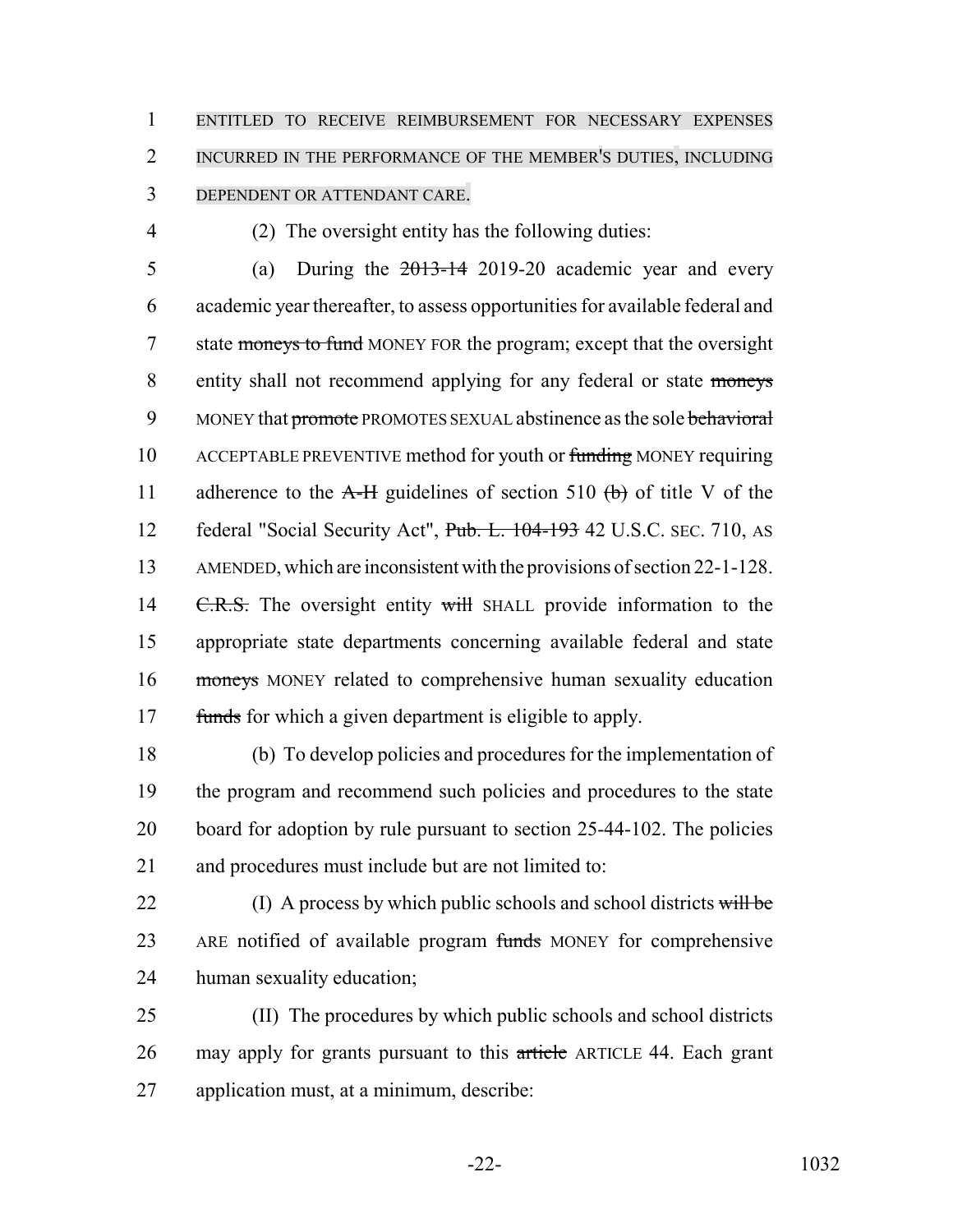1 (A) How the applicant public school or school district will MUST 2 use any awarded grant moneys MONEY to provide comprehensive human sexuality education to its student population;

 (B) How the proposed comprehensive human sexuality education program complies with THE CONTENT REQUIREMENTS OF section 22-1-128  $\text{C.R.S.},$  and article 25 of title 22  $\text{C.R.S.},$  and is evidence-based MEDICALLY ACCURATE, culturally sensitive, and represents positive youth development principles;

 (C) How many students the public school or school district expects to reach through the comprehensive human sexuality education 11 program; and

 (D) The length of time for which the applicant is requesting grant 13 moneys MONEY; AND

 (E) DEMONSTRATED EVIDENCE OF THE NEED FOR MONEY NEEDED FOR AN APPLICANT SCHOOL DISTRICT OR PUBLIC SCHOOL TO IMPLEMENT COMPREHENSIVE HUMAN SEXUALITY EDUCATION PURSUANT TO SECTION 22-1-128;

 (III) Criteria for the oversight entity to apply in selecting public schools and school districts that may receive grants and how to determine 20 the amount of grant moneys MONEY to be awarded to each grant recipient. The criteria must include a requirement that the proposed comprehensive human sexuality education program complies with sections 22-1-128 and 23 22-25-104 <del>C.R.S.,</del> and is evidence-based MEDICALLY ACCURATE, culturally sensitive, and represents positive youth development principles. THE CRITERIA MUST ALSO INCLUDE A REQUIREMENT THAT RURAL PUBLIC SCHOOLS OR PUBLIC SCHOOLS THAT DO NOT CURRENTLY OFFER COMPREHENSIVE HUMAN SEXUALITY EDUCATION RECEIVE PRIORITY WHEN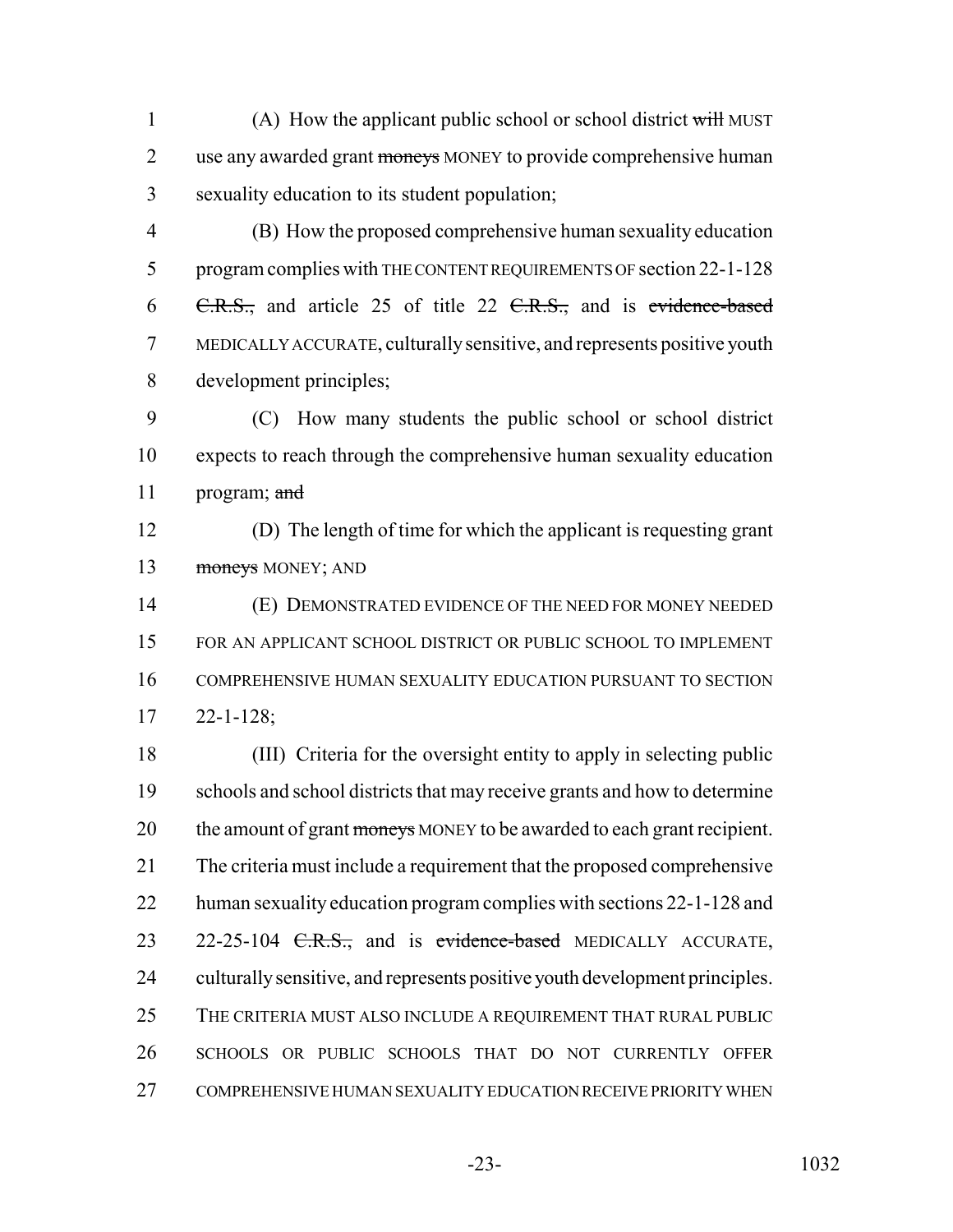SELECTING GRANT RECIPIENTS.

 (c) In conjunction with the department, to solicit grant applications from public schools and school districts; AND

 (d) To review grant applications and, based on the criteria 5 developed pursuant to paragraph  $(b)$  SUBSECTION  $(2)(b)$  of this subsection SECTION, make recommendations to the department concerning which public schools or school districts should receive grants and in what amount.

 **SECTION 6.** In Colorado Revised Statutes, **repeal and reenact, with amendments,** 25-44-104 as follows:

 **25-44-104. Appropriation - gifts, grants, and donations - uses.** 12 (1) BEGINNING IN THE 2019-20 BUDGET YEAR AND EACH BUDGET YEAR THEREAFTER, THE GENERAL ASSEMBLY SHALL ANNUALLY APPROPRIATE AT LEAST ONE MILLION DOLLARS TO THE DEPARTMENT FOR THE COMPREHENSIVE HUMAN SEXUALITY EDUCATION GRANT PROGRAM.

 (2) THE DEPARTMENT MAY SEEK, ACCEPT, AND EXPEND PUBLIC OR PRIVATE GIFTS, GRANTS, AND DONATIONS FROM PUBLIC AND PRIVATE SOURCES TO IMPLEMENT THIS ARTICLE 44; EXCEPT THAT THE DEPARTMENT SHALL NOT ACCEPT A GIFT, GRANT, OR DONATION THAT IS SUBJECT TO CONDITIONS THAT ARE INCONSISTENT WITH THE PROVISIONS OF SECTION 25-44-102 (2) OR ANY OTHER STATE LAW. THE DEPARTMENT IS AUTHORIZED TO EXPEND A REASONABLE AMOUNT OF THE MONEY APPROPRIATED OR RECEIVED FOR THE PROGRAM FOR THE DIRECT AND INDIRECT COSTS ASSOCIATED WITH ADMINISTERING THE PROGRAM, UNLESS OTHERWISE PROVIDED BY ANY PROVISION RELATED TO THE DEPARTMENT'S RECEIPT OF FEDERAL MONEY THAT IS APPLIED TO THE PROGRAM.

**SECTION 7.** In Colorado Revised Statutes, 22-2-117, **amend**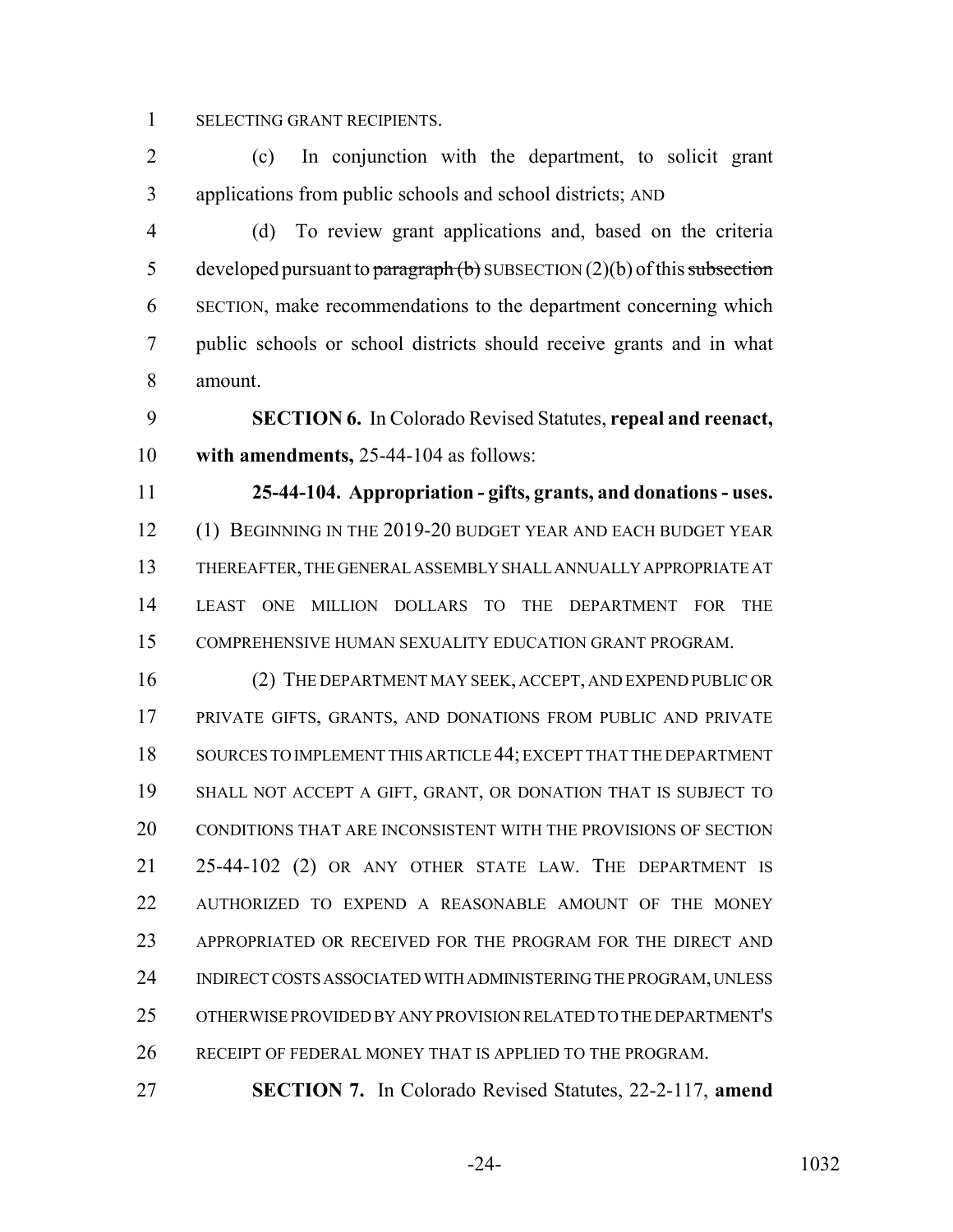1 (1)(b)(VI) and (1)(b)(VII); and **add** (1)(b)(VIII) as follows:

 **22-2-117. Additional power - state board - waiver of requirements - rules.** (1) (b) The state board shall not waive any of the requirements specified in any of the following statutory provisions:

 (VI) The requirement to post on the internet the statutes for which 6 waivers are granted as provided in section 22-44-305;  $\sigma$ 

 (VII) Any provisions of section 22-1-130, relating to notification to parents of alleged criminal conduct by school district employees; OR

 (VIII) ANY PROVISIONS OF SECTION 22-1-128, RELATING TO COMPREHENSIVE HUMAN SEXUALITY EDUCATION CONTENT REQUIREMENTS.

 **SECTION 8.** In Colorado Revised Statutes, 22-25-110, **amend** (2) introductory portion; and **repeal** (2)(c) as follows:

 **22-25-110. Funding of existing programs - operation of other health education programs.** (2) Nothing in this article shall be interpreted to require ARTICLE 25 REQUIRES a school district or board of cooperative services to establish a local comprehensive health education program nor shall it be interpreted to prevent a school district or board of 19 cooperative services from offering a health education program which 20 THAT is not operated under the requirements of this article ARTICLE 25; except that any school district or board of cooperative services offering such a health education program shall:

 (c) Unless the school district or board of cooperative services is 24 receiving direct or indirect funding from the federal government for the 25 provision of an abstinence education program pursuant to 42 U.S.C. sec. 26 710 as described in section 22-1-128 (9), comply with the requirements 27 specified in section 22-1-128 (6) regarding the adoption of science-based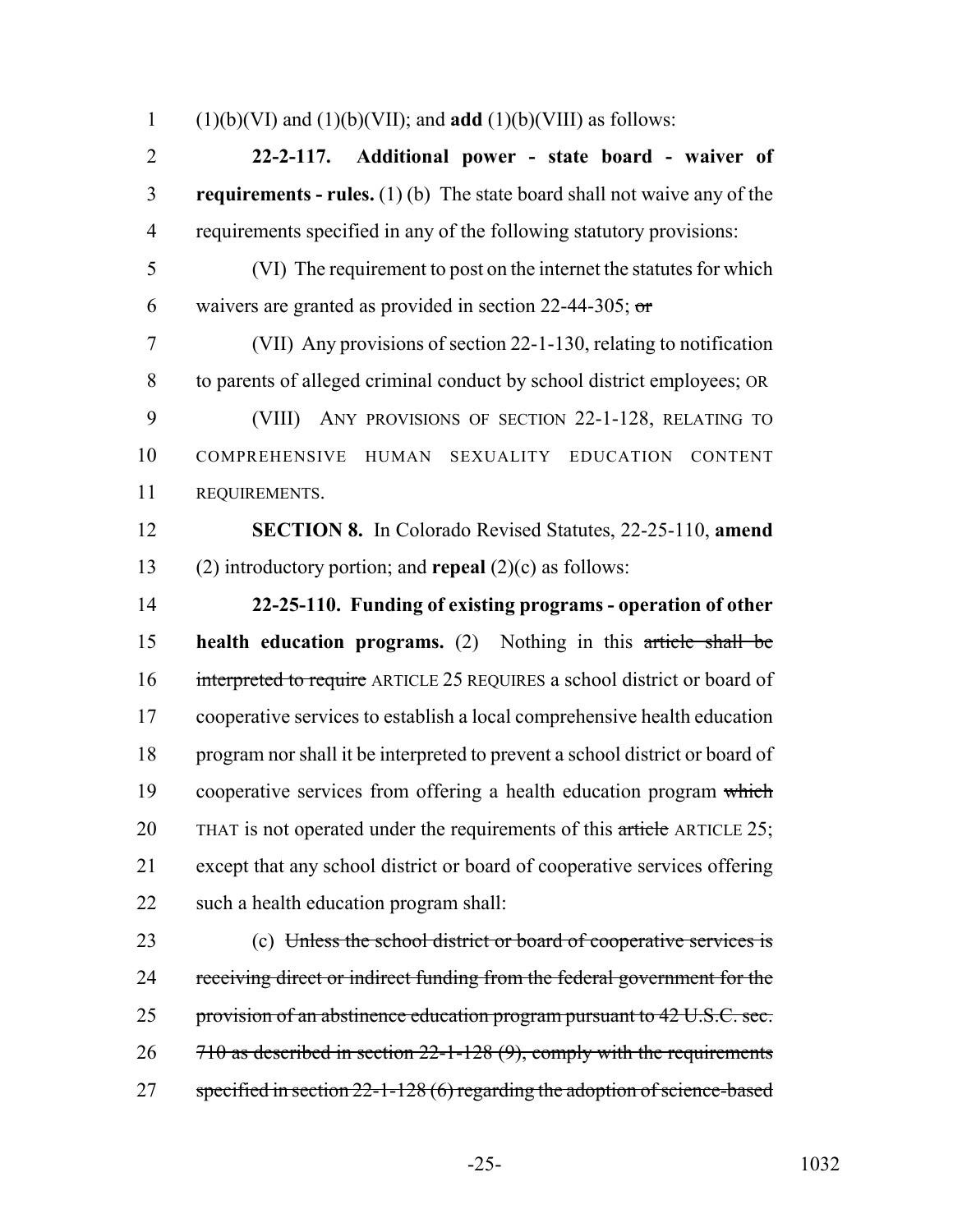content standards for instruction regarding human sexuality. **SECTION 9.** In Colorado Revised Statutes, 22-30.5-104, **amend** (6)(c)(VI) and (6)(c)(VII); and **add** (6)(c)(VIII) as follows: **22-30.5-104. Charter school - requirements - authority - rules.** (6) (c) A school district, on behalf of a charter school, may apply to the state board for a waiver of a state statute or state rule that is not an automatic waiver. Notwithstanding any provision of this subsection (6) to the contrary, the state board may not waive any statute or rule relating to: (VI) The requirement to post on the internet the statutes for which 11 waivers are granted as provided in section 22-44-305; or (VII) Any provisions of section 22-1-130, relating to notification to parents of alleged criminal conduct by charter school employees; OR (VIII) ANY PROVISIONS OF SECTION 22-1-128, RELATING TO COMPREHENSIVE HUMAN SEXUALITY EDUCATION CONTENT REQUIREMENTS. **SECTION 10.** In Colorado Revised Statutes, 22-30.5-507, **amend** (7)(b)(VI) and (7)(b)(VII); and **add** (7)(b)(VIII) as follows: **22-30.5-507. Institute charter school - requirements - authority - rules.** (7) (b) An institute charter school may apply to the state board, through the institute, for a waiver of state statutes and state rules that are not automatic waivers. The state board may waive state statutory requirements or rules promulgated by the state board; except that the state board may not waive any statute or rule relating to: (VI) The requirement to post on the internet the statutes for which 26 waivers are granted as provided in section 22-44-305;  $\sigma$ (VII) Any provisions of section 22-1-130, relating to notification